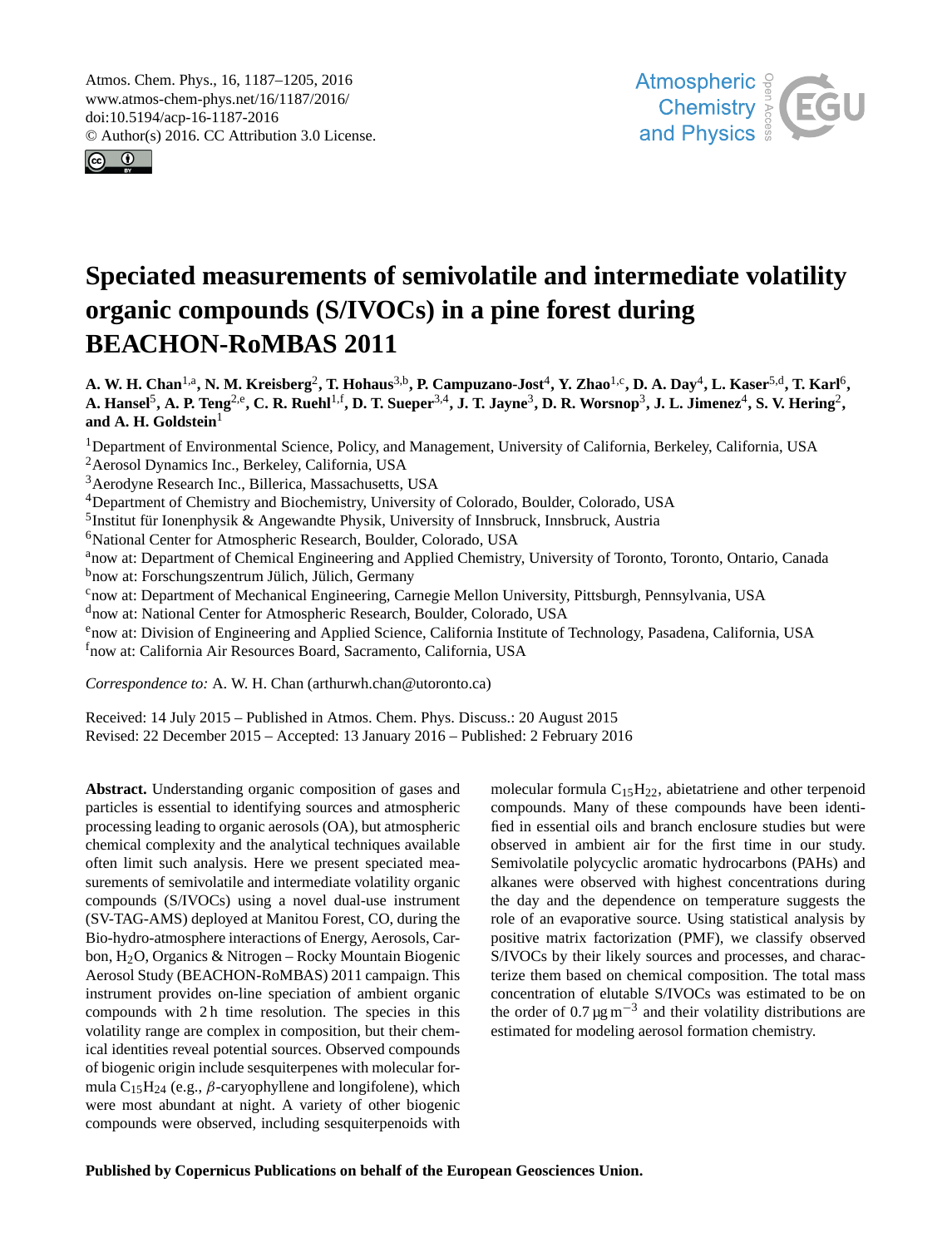#### **1 Introduction**

Large amounts of biogenic volatile organic compounds (BVOCs) are emitted by vegetation into the atmosphere. While some BVOCs are relatively unreactive (such as methanol and acetone), terpenoid compounds, such as isoprene, monoterpenes  $(C_{10}H_{16})$  and sesquiterpenes  $(C_{15}H_{24})$ , are highly reactive and have large effects on local and global atmospheric chemistry [\(Hallquist et al.,](#page-15-0) [2009;](#page-15-0) [Williams,](#page-17-0) [2004\)](#page-17-0). BVOCs undergo oxidation reactions to produce ozone in polluted regions [\(Chameides et al.,](#page-15-1) [1988\)](#page-15-1). These reactions also lead to low-volatility species, which are thought to be the dominant source of global secondary organic aerosol (SOA) [\(Griffin et al.,](#page-15-2) [1999b;](#page-15-2) [Henze and Seinfeld,](#page-16-0) [2006\)](#page-16-0). Therefore, to understand current and future air quality and global climate, it is important to measure the chemical composition and atmospheric concentrations of these reactive BVOCs.

There has been ample evidence that currently not all reactive BVOCs are measured in the atmosphere of forests. For example, the reactivity against oxidants, such as the hydroxyl (OH) radical and ozone, is often used as a proxy for total amount of reactive hydrocarbons. Many field studies have shown that measured BVOCs contribute only a fraction of the total OH reactivity, indicating incomplete understanding of reactive BVOCs [\(Di Carlo et al.,](#page-15-3) [2004;](#page-15-3) [Kim et al.,](#page-16-1) [2011;](#page-16-1) [Sinha et al.,](#page-17-1) [2010;](#page-17-1) [Nölscher et al.,](#page-17-2) [2012\)](#page-17-2). The discrepancy between total and expected OH reactivity depends strongly on temperature or plant stress, evidencing that biogenic emissions are likely responsible for the "missing" OH reactivity [\(Di Carlo et al.,](#page-15-3) [2004;](#page-15-3) [Nölscher et al.,](#page-17-2) [2012\)](#page-17-2). Similarly, ozone deposition in a pine forest appears to be dominated by reactive losses with BVOCs, but cannot be accounted for by currently measured species [\(Goldstein et al.,](#page-15-4) [2004;](#page-15-4) [Kurpius](#page-16-2) [and Goldstein,](#page-16-2) [2003\)](#page-16-2). Globally, the annual SOA production has been constrained to be around  $150 \text{ Tg C yr}^{-1}$  in various studies using mass balance [\(Goldstein and Galbally,](#page-15-5) [2007\)](#page-15-5), satellite observations [\(Heald et al.,](#page-16-3) [2010\)](#page-16-3), and aerosol mass spectrometer measurements [\(Heald et al.,](#page-16-4) [2011;](#page-16-4) [Spracklen](#page-17-3) [et al.,](#page-17-3) [2011\)](#page-17-3). However, global models using existing VOC emission inventories predict annual SOA production to be around  $40 \text{ Tg C yr}^{-1}$  [\(Hallquist et al.,](#page-15-0) [2009\)](#page-15-0). It is therefore likely that a potentially large pool of SOA-producing VOCs is missing from current models [\(Goldstein and Gal](#page-15-5)[bally,](#page-15-5) [2007\)](#page-15-5). One modeling study indicates that an additional source of biogenically derived (anthropogenically controlled) SOA around 100 Tg yr−<sup>1</sup> is needed to match observations by aerosol mass spectrometers [\(Spracklen et al.,](#page-17-3) [2011\)](#page-17-3), highlighting the need to properly account for biogenic SOAproducing sources. Recent evidence suggest that a group of extremely low-volatility organic compounds (ELVOCs) may be a significant contributor to SOA in forest atmospheres [\(Ehn et al.,](#page-15-6) [2014;](#page-15-6) [Jokinen et al.,](#page-16-5) [2015\)](#page-16-5).

Most published BVOC research efforts have focused on studying the emissions and oxidation chemistry of isoprene, 2-methyl-3-butene-2-ol (MBO) and monoterpenes, owing to

# **1188 A. W. H. Chan et al.: Speciated S/IVOCs in a pine forest**

their abundance. Other less volatile and often more reactive BVOCs, such as sesquiterpenes, are challenging to measure and are present in lower concentrations [\(Duhl et al.,](#page-15-7) [2008;](#page-15-7) [Pollmann et al.,](#page-17-4) [2005\)](#page-17-4). However, sesquiterpenes are highly reactive and can be a significant contributor to reactive loss of ozone in the forest canopy [\(Bouvier-Brown](#page-14-0) [et al.,](#page-14-0) [2009a,](#page-14-0) [b;](#page-14-1) [Jardine et al.,](#page-16-6) [2011;](#page-16-6) [Bourtsoukidis et al.,](#page-14-2) [2012\)](#page-14-2). Also, sesquiterpenes belong to a group of compounds known as intermediate volatility organic compounds (IVOCs), which have saturation concentrations,  $c^*$ , between  $10<sup>3</sup>$  and  $10<sup>6</sup>$  μg m<sup>-3</sup> [\(Donahue et al.,](#page-15-8) [2009\)](#page-15-8). Together with semivolatile organic compounds (SVOCs,  $c$ <sup>∗</sup> between 1 and 100 µg m−<sup>3</sup> ), S/IVOCs have lower volatilities than traditional BVOCs, and are therefore more efficient SOA precursors. For example, sesquiterpenes have significantly higher SOA mass yields than monoterpenes [\(Chen et al.,](#page-15-9) [2012;](#page-15-9) [Griffin](#page-15-10) [et al.,](#page-15-10) [1999a;](#page-15-10) [Lee et al.,](#page-16-7) [2006a,](#page-16-7) [b;](#page-16-8) [Ng et al.,](#page-16-9) [2007\)](#page-16-9). These properties of sesquiterpenes (low concentrations, high reactivity, line losses) present significant analytical challenges, but measurements of these reactive, less volatile compounds are essential for understanding their sources and chemistry. Previous speciated measurements of SVOCs and organic aerosols in forests have involved collecting filter samples for offline analysis [\(Kallio et al.,](#page-16-10) [2006;](#page-16-10) [Rissanen et al.,](#page-17-5) [2006\)](#page-17-5). The collection times are typically long (24 h) and subject to compound degradation on filters (e.g., by reaction with ozone) [\(Rissanen et al.,](#page-17-5) [2006\)](#page-17-5). Also, atmospheric processes, such as transport and oxidation, occur on shorter timescales. In situ measurements of organic species are needed to minimize artifacts associated with sample collection, transport and storage, and to capture and help identify emissions sources and atmospheric processes that vary on the timescale of hours [\(Bouvier-Brown et al.,](#page-14-1) [2009b;](#page-14-1) [Worton et al.,](#page-18-0) [2011\)](#page-18-0).

In this work, in situ measurements of S/IVOCs were made in a pine forest during the BEACHON-RoMBAS field study. One of the objectives of the BEACHON-RoMBAS field study (and of this study) is to understand the biogenic and anthropogenic volatile organic compound emissions and their influences on regional atmospheric chemistry through chemical speciation [\(Ortega et al.,](#page-17-6) [2014\)](#page-17-6). Here we present hourly and bihourly speciated measurements of S/IVOCs and their tentative identifications to achieve this objective. Using statistical analysis by positive matrix factorization (PMF), we classify observed S/IVOCs by their likely sources and processes, and characterize them based on chemical composition. Their volatility distributions are estimated for modeling of aerosol formation chemistry.

#### **2 Experimental methods**

#### **2.1 Field location**

The measurements presented in this work were conducted as part of the Bio-hydro-atmosphere interactions of En-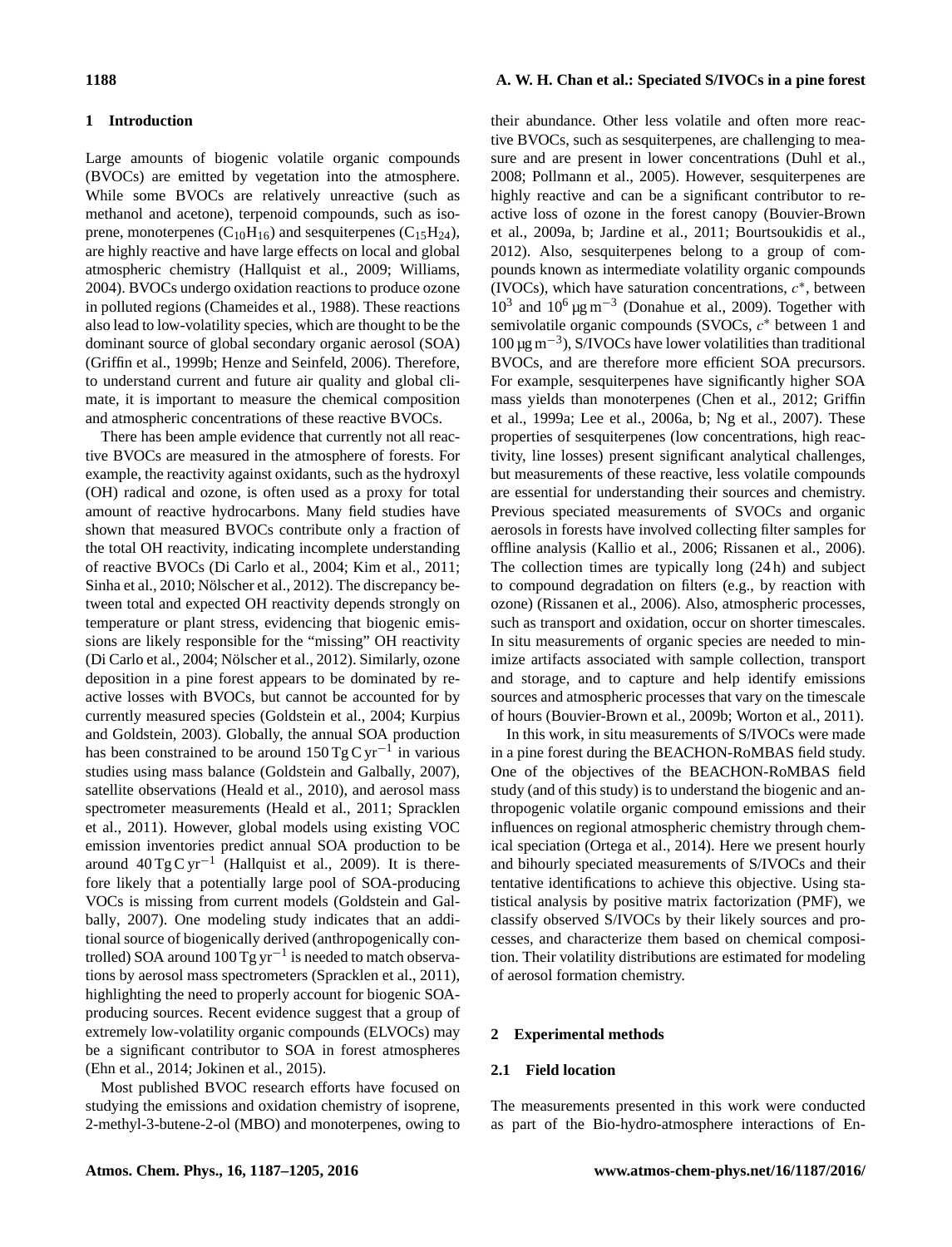<span id="page-2-0"></span>

**Figure 1.** A schematic of the SV-TAG sample introduction system into the HR-ToF-AMS. The arrows in black, red, and green denote the flow paths during sample collection, thermal desorption and prefocusing, and injection into GC/MS analysis, respectively.

ergy, Aerosols, Carbon, H2O, Organics & Nitrogen (BEA-CHON) project, which seeks to understand the chemistry of gas and aerosol species in a mountainous semi-arid forest [\(Ortega et al.,](#page-17-6) [2014\)](#page-17-6). The field site, known as the Manitou Experimental Forest Observatory (MEFO, 39°6'2.16" N, 105°5'39.12" W), is located in the Front Range of the Colorado Rocky Mountains [\(Ortega et al.,](#page-17-6) [2014\)](#page-17-6). The wind patterns in this area are influenced by topographically induced flow. Nighttime flow below the canopy is often westerly or southwesterly, resulting in cleaner air arriving at the site from the forest. The vegetation in the area is mainly comprised of ponderosa pine and other conifers, with MBO and monoterpenes being the most abundant VOCs observed [\(Ortega et al.,](#page-17-6) [2014\)](#page-17-6). The average canopy height is 16 m. Local chemistry is affected by urban emissions, as upslope flows from the northeast and the southeast are consistently observed, transporting air from Denver and Colorado Springs. Measurements presented in this work were conducted during the summer of 2011 between 19 and 30 August as part of BEACHON-RoMBAS (Rocky Mountain Biogenic Aerosol Study). More details about the MEFO field site and the BEACHON project are described in a recent overview paper [\(Ortega et al.,](#page-17-6) [2014\)](#page-17-6).

# **2.2 SV-TAG-AMS: speciated semivolatile organic measurements by GC/MS (SV-TAG)**

The purpose of the combined Thermal desorption Aerosol Gas chromatography – Aerosol Mass Spectrometer (TAG-AMS) instrument is to provide simultaneous speciated and bulk measurements of aerosol particles [\(Williams et al.,](#page-17-7) [2014\)](#page-17-7). Here we deploy a custom version of TAG-AMS for sampling and analyzing S/IVOCs [\(Zhao et al.,](#page-18-1) [2013b\)](#page-18-1), known as the Semi-Volatile Thermal desorption Aerosol GC/MS (SV-TAG-AMS). This work will focus on the speciated measurements of gas- and particle-phase organics. In this manuscript, we will refer to the combined instrument as SV-TAG-AMS, and the semivolatile GC/MS providing speciated organic measurements as SV-TAG. Specifically, we incorporate a few novel components into the system to improve performance and enable more quantitative analysis. These new components include (1) filter collection and thermal desorption cell (F-CTD) for gas- and particle-phase collection, (2) a GC system with on-column heating and (3) a custombuilt transfer line into the AMS. Components 2 and 3 will be incorporated into subsequent TAG-AMS configurations. The configuration of this instrument is illustrated in Fig. [1.](#page-2-0)

Samples were collected through a 15.2 cm diameter inlet sampling air 4 m above ground, while still under the canopy. The flow through the inlet was maintained by a fan pulling through a restriction at 150–200 L min<sup>-1</sup> as measured by the pressure drop across an iris valve. During sampling, a subsampling flow of  $10 L \text{ min}^{-1}$  was drawn from the middle of the large inlet and through the collection cell. The filter collection and thermal desorption cell (F-CTD) is made of SS fiber filter and therefore has a high surface area ( $\approx 1700 \text{ cm}^2$ ) for efficient collection and thermal transfer of S/IVOCs [\(Zhao et al.,](#page-18-1) [2013b\)](#page-18-1). Organic gases adsorb efficiently onto the filter surface, and particles are collected by filtration. The sample collection time was 30 min for the first 3 days, and 90 min subsequently. After sample collection was complete, organic compounds were thermally desorbed in helium at 320 ◦C and transferred via a valveless interface to a focusing trap before injection into a GC column for analysis. Details of the valveless interface and SV-TAG instrument are described by [Zhao et al.](#page-18-1) [\(2013b\)](#page-18-1). The total time for filter desorption and GC analysis is 30 min. As a result,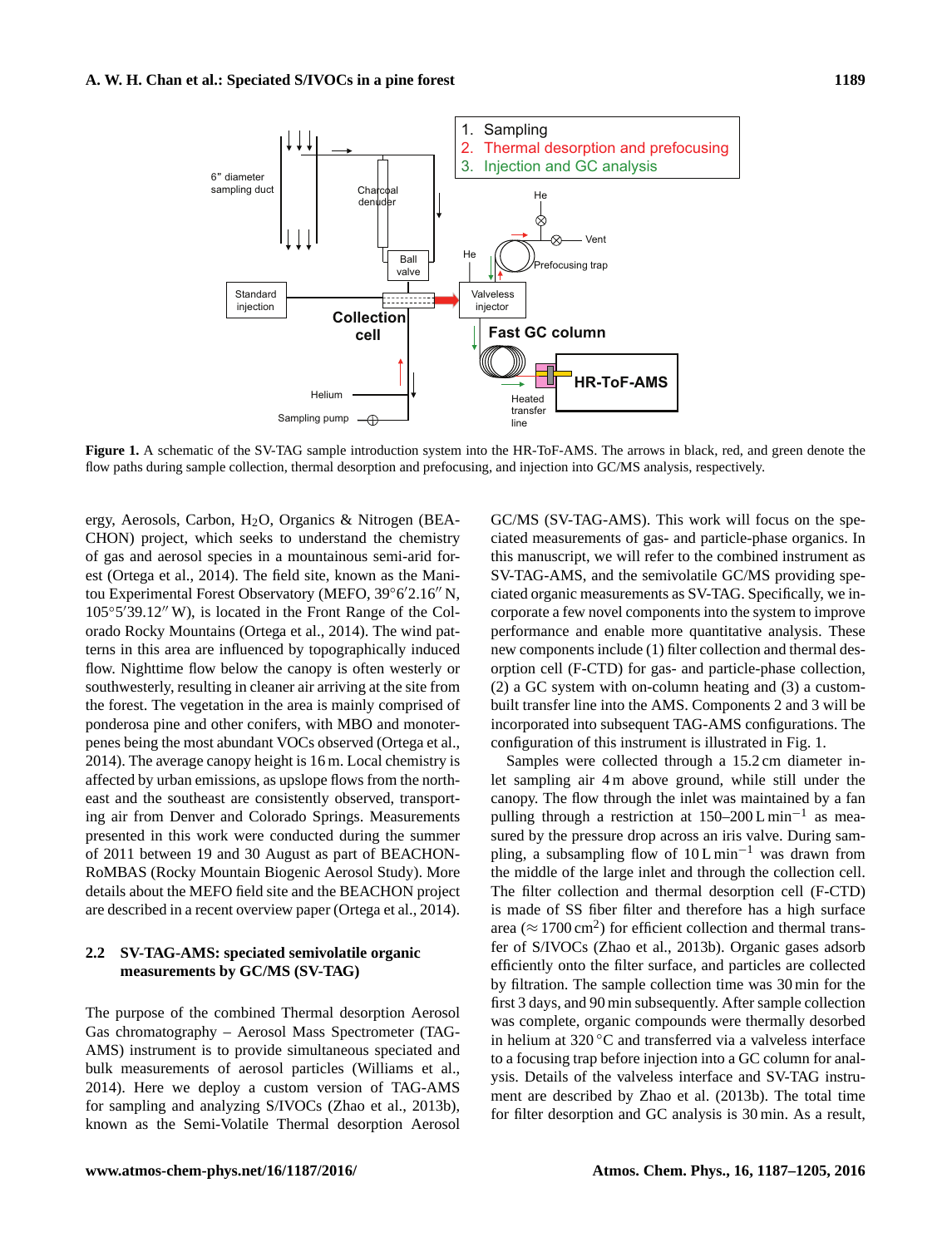<span id="page-3-0"></span>

**Figure 2.** Total ion chromatogram of a typical sample. Deuterated internal standards (labeled in red) were injected prior to thermal desorption. The labeled compounds represent a subset of the compounds identified. More compounds were identified using the selected ion traces. A partial list of compounds tentatively identified is shown in Table [1,](#page-5-0) and the full list is shown in Table S1 in the Supplement.

the total sample turnaround time (sample collection + filter  $desorption + GC$  analysis) is  $60 \text{ min}$  (hourly time resolution) for the first 3 days, and 120 min (bihourly time resolution) subsequently.

Gas chromatographic separation was performed using a VICI Fast GC system (VICI, Houston, TX), which consists of a nickel clad GC column. The carrier gas is helium, and the column is a DB5-type column with a length of 15 m and an internal diameter of 0.18 mm and a film thickness of 0.25  $\mu$ m. The column is resistively heated by applying a small current through its entire length, thereby eliminating the need of a column oven and reducing the instrument's power and space requirements. The column then interfaces with the AMS and delivers the effluent of the GC to the AMS electron impact ionizer via a custom-built transfer line heated to 320 ◦C. Details of the transfer line connection to the AMS are described by [Williams et al.](#page-17-7) [\(2014\)](#page-17-7).

# **2.3 SV-TAG-AMS: bulk particle composition by HR-ToF-AMS (AMSTAG)**

This dual instrument is capable of bulk particle analysis by HR-ToF-AMS and S/IVOC collection on SV-TAG simultaneously. During S/IVOC collection on the SV-TAG cell, particles are introduced through the aerodynamic lens in the vaporizer/ionizer region in the AMS, and bulk particle composition is analyzed by electron impact high-resolution time-offlight mass spectrometry [\(DeCarlo et al.,](#page-15-11) [2006\)](#page-15-11). We will refer to this analysis as AMS<sub>TAG</sub>, which includes measurements of sulfate and organic mass concentrations by HR-ToF-AMS on the combined SV-TAG-AMS system.

Upon completion of TAG sample collection, the sampling valve on the AMS inlet is closed and the chopper is moved to block the particle beam.  $AMS<sub>TAG</sub>$  analysis is therefore briefly paused, and the TAG sample is introduced through the GC and the transfer line to the same ionizer and mass spectrometer. While the bulk particle composition analysis by  $AMS<sub>TAG</sub>$ is not the focus of this work, we demonstrate in the Supplement (Fig. S5 and S6 in the Supplement) that the organic and sulfate mass concentrations measured by  $AMS<sub>TAG</sub>$  are within 10 and 5 % of those measured by a collocated stand-alone HR-ToF-AMS (referred to as AMS<sub>STD</sub>), respectively, indicating that the TAG inlet does not affect AMS operation, and the SV-TAG-AMS is capable of simultaneous bulk aerosol and speciated gas/aerosol measurements.

# **2.4 Calibration and analysis of chromatographic data**

Compounds are first screened from peaks resolved in the total ion chromatogram, such as those shown in Fig. [2.](#page-3-0) In addition to these peaks, many more compounds are speciated from resolved peaks in the extracted ion chromatograms (chromatograms of select ion traces). Authentic standards (containing 34 compounds) injected during periodic calibrations are used to identify some compounds. For identifying other compounds, the background-subtracted mass spectra are matched to those in several mass spectral libraries, including the 2008 NIST/EPA/NIH mass spectral library, Adams essential oil library [\(Adams,](#page-14-3) [2007\)](#page-14-3) and a proprietary library from MANE, a flavor and fragrance company. Match factors [\(Stein,](#page-17-8) [1994\)](#page-17-8) of greater than 800 (out of 1000) are considered a good match for tentative identification. In some cases (such as alkanes and sesquiterpenes), isomers are found to yield match factors of 700–800. In those cases, while positive identification is not possible, information about the molecule type (such as alkane or sesquiterpene with molecular weight 204 amu) is still provided and compound naming reflects such information. Where available, literature retention indices are used to confirm or reject compound identification. The GC retention index of an organic compound  $i$  is defined as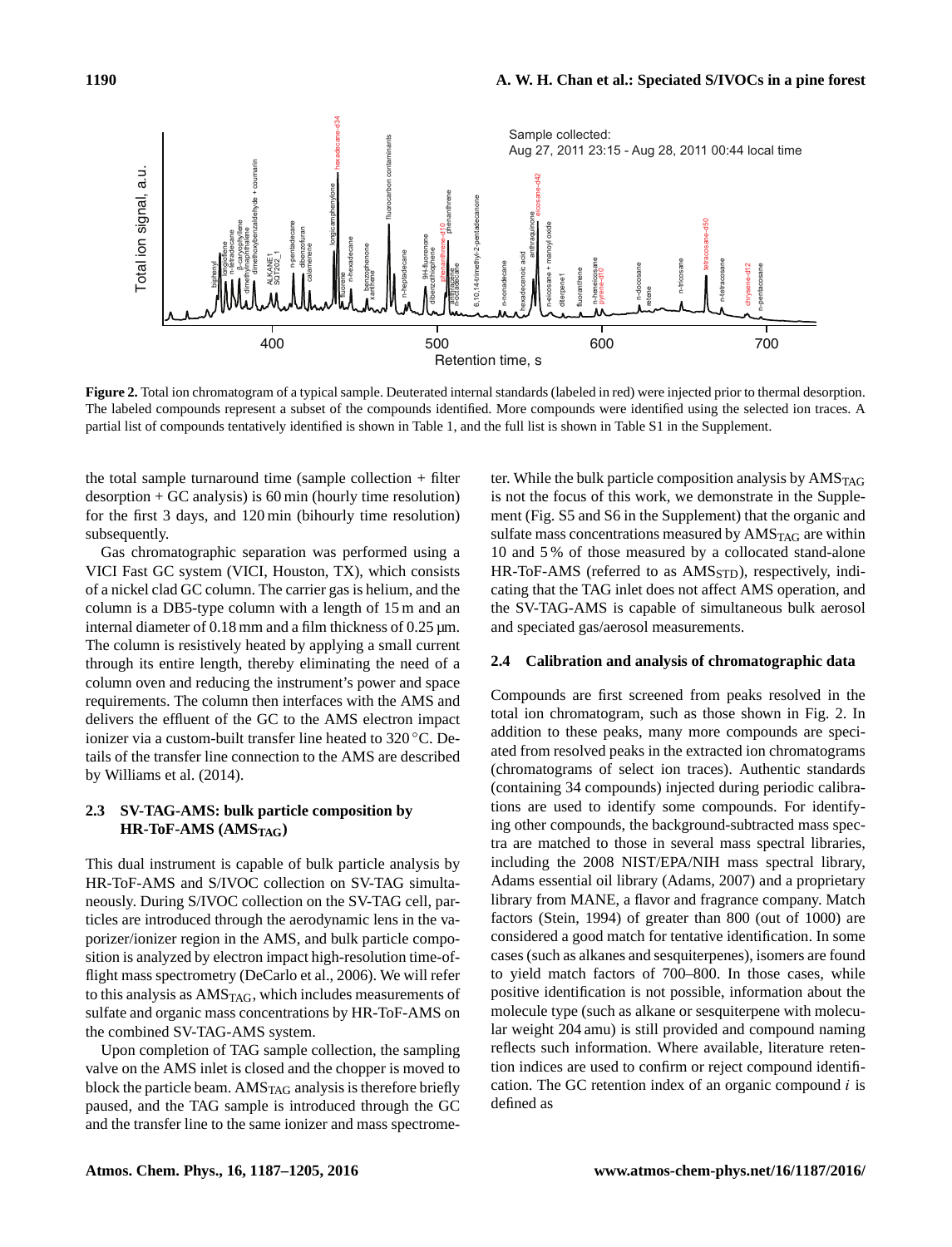$$
RI_i = 100 \times \left[ n + (N - n) \left( \frac{t_i - t_n}{t_N - t_n} \right) \right],
$$
 (1)

where  $n$  is the number of carbon atoms in the linear alkane eluting immediately before compound  $i$ , and  $N$  is that in the alkane eluting immediately after compound  $i$ , and  $t$  is the retention time. For example, n-tetradecane would have a retention index of 1400. Observed compounds are distinguished from cell desorption artifacts using periodic zero air blanks (passing ambient air through a charcoal filter into collection cell for 90 min) and cell blanks (desorbing a cell with no sample collection). Zero air blanks were conducted once every 2 days, and cell blanks were conducted once every day at different hours of the day. Trace amounts of fluorocarbons are found to be present even during blanks, likely arising from fluoroelastomer seals in solenoid valves. A full list of compounds identified in the ambient atmosphere is shown in Table S1 in the Supplement (partial list in Table [1\)](#page-5-0). All mass concentrations are reported in nanograms per cubic meter of air sampled at standard conditions (298 K, 1 atm), abbreviated as ng sm−<sup>3</sup> . Sesquiterpenes are also reported in pptv for comparison with PTR-TOF-MS data, by multiplying the mass concentration in ng sm<sup>-3</sup> by 204/24.45.

An automated standard injection system is used to deliver internal standards into the collection cell onto every sample immediately prior to thermal desorption [\(Isaacman et al.,](#page-16-11) [2011a\)](#page-16-11). The internal standards consist of deuterated compounds covering a wide variety of functional groups (alkanes, alkenes, aldehydes, ketones and polycyclic aromatic hydrocarbons, or PAHs). Periodic calibrations are conducted using a representative range of available organic compounds as external standards. The lists of external and internal standards are summarized in Tables S2 and S3 in the Supplement. While we do not have authentic standards for all the compounds quantified, surrogate standards are assigned in an optimized manner based on similarities in molecular structure. For each compound, its ionization efficiency (and hence, calibration factor) is assumed to be same as that of the assigned surrogate standard. Mass concentration of each compound is obtained by multiplying the observed signal (normalized by signal of the internal standard) by the calibration factor obtained during calibrations.The assignment of surrogate and internal standards is listed in the Supplement. Extraction and analysis of TAG data was performed using custom written code in Igor Pro (Wavemetrics). High-resolution data fitting procedures are adapted from those written for HR-ToF-AMS analysis [\(DeCarlo et al.,](#page-15-11) [2006\)](#page-15-11) for GC/MS data [\(Isaacman](#page-16-12) [et al.,](#page-16-12) [2012\)](#page-16-12). Raw time-of-flight data are reconstructed using Gaussian peaks centered at exact masses for a specified list of ions. Ions considered include  $C_xH_y^+$ ,  $C_xH_yO_f^+$ ,  $C_xH_yO_2^+$ 2 (up to  $m/z$  250) and other inorganic ions (such as  $H_2O^+, N_2^+$ ,  $O_2^+$  $_2^+$ ). Since measurements of highly oxygenated compounds are typically not quantitative with GC/MS, ions containing

more than two oxygen atoms are not considered in this analysis.

# **2.5 Source apportionment using positive matrix factorization (PMF)**

PMF is used to apportion speciated organic compounds to identify emission and processing sources. PMF is a source apportionment model. The PMF model assumes a linear mixing model, where the observed concentrations of multiple species are a time-varying linear combination of contributions from multiple independent sources with constant composition profiles [\(Paatero and Tapper,](#page-17-9) [1994\)](#page-17-9):

$$
x_{ij} = \sum_{p} g_{ip} f_{pj} + e_{ij},\tag{2}
$$

where  $x_{ij}$  is the observed concentration of species i at time j,  $g_{ip}$  is the contribution of species i to factor p,  $f_{pj}$  is the mass concentration of factor  $p$  at time  $j$  and  $e_{ij}$  is the residual error. Each factor  $p$  is interpreted to be a group of covarying compounds that originate from the same source or undergo similar transformation processes. The model is solved by minimizing the residual  $e_{ij}$  weighted by the measurement precision  $\sigma_{ii}$ :

$$
Q = \sum_{i} \sum_{j} \left(\frac{e_{ij}}{\sigma_{ij}}\right)^2.
$$
 (3)

The objective function  $O$  is minimized using the PMF2 algorithm operated in the PMF2.exe program [\(Paatero,](#page-17-10) [2007\)](#page-17-10), and the results are interpreted using the PMF Evaluation Tool (PET) Panel [\(Ulbrich et al.,](#page-17-11) [2009\)](#page-17-11).

Estimates of measurement precision  $(\sigma_{ij})$  play an important role in PMF solutions. Here we expect that imprecision in chromatographic peak integration is the dominant source of measurement uncertainty. As a result, we use the range of peak areas calculated for drawing different baselines for peak integration as the standard error used in the model (see Supplement). We treat missing data points using the approach described by [Zhao et al.](#page-18-2) [\(2013a\)](#page-18-2). For missing data points, we assign a measurement value of one-third the detection limit, and the uncertainty was assigned to be four times that concentration. Only compounds that are above the detection limit more than 50 % of the time were included in PMF analysis. Unlike in previous work [\(Williams et al.,](#page-17-12) [2010;](#page-17-12) [Zhao](#page-18-2) [et al.,](#page-18-2) [2013a\)](#page-18-2), no attempt is made in this work to reconstruct total organic mass, since, unlike OA, there were no overlapping measurements of total S/IVOC gases.

# **2.6 PTR-TOF-MS**

Measurements of selected gas phase species by SV-TAG were qualitatively compared to those by protontransfer reaction time-of-flight mass spectrometry (PTR-TOF-MS). Details of the instrument and its deployment at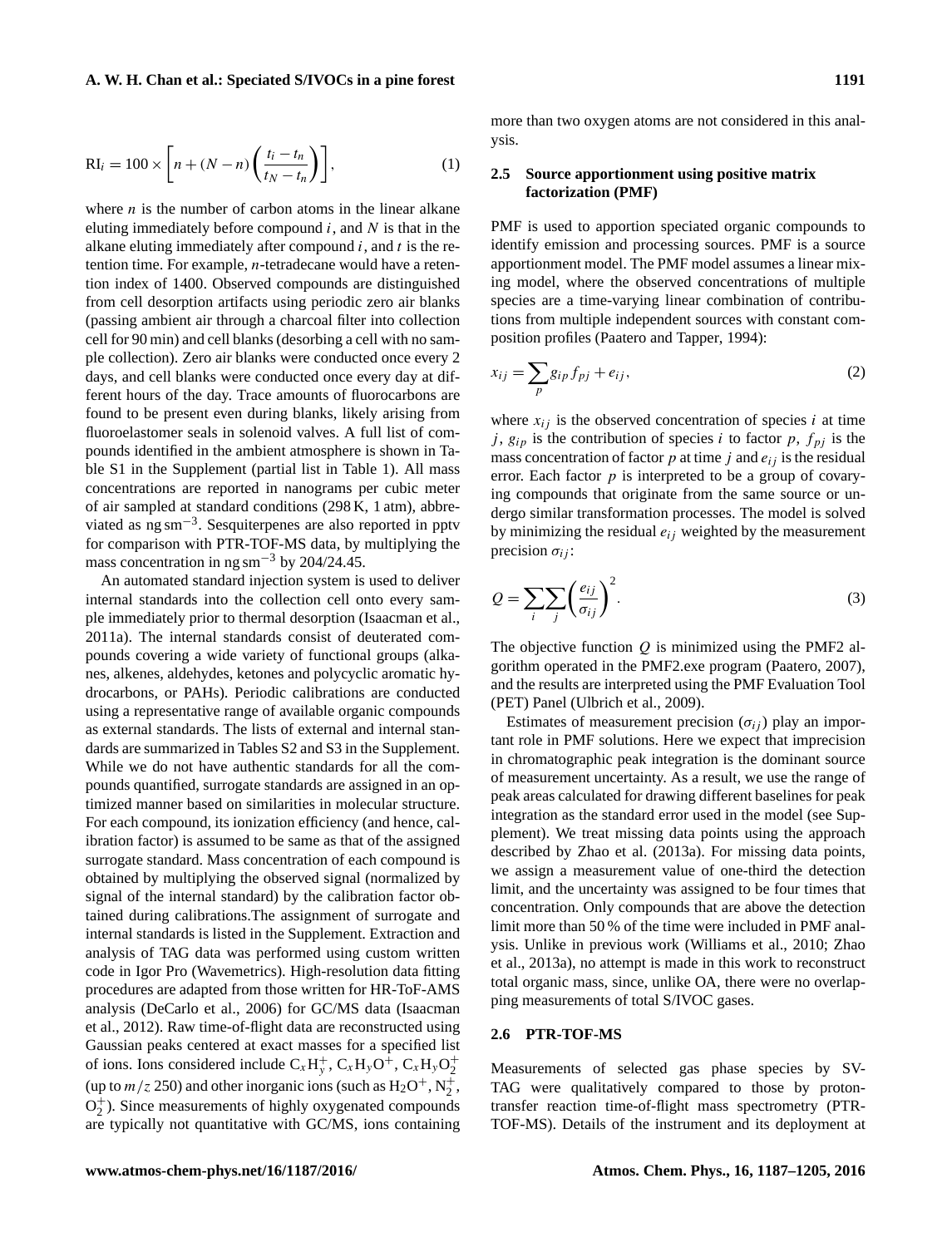| Compound                                                       | Retention index | Median concentration, $ng \, \text{sm}^{-3}$<br>(10th-90th percentile) | Median concentration, pptv<br>$(10th-90th)$ percentile) |
|----------------------------------------------------------------|-----------------|------------------------------------------------------------------------|---------------------------------------------------------|
| Alkanes                                                        |                 |                                                                        |                                                         |
| $n$ -tetradecane                                               | 1401            | $0.7(0.4-1.3)$                                                         | $0.09(0.05-0.16)$                                       |
| Branched alkane isomer                                         | 1463            | $0.4(0.3-0.7)$                                                         | $0.05(0.03 - 0.08)$                                     |
| $n$ -Pentadecane                                               | 1500            | $0.9(0.6-1.3)$                                                         | $0.10(0.07-0.15)$                                       |
| $n$ -Hexadecane                                                | 1600            | $0.9(0.7-1.3)$                                                         | $0.10(0.07-0.14)$                                       |
| $n$ -Heptadecane                                               | 1700            | $0.5(0.3-0.9)$                                                         | $0.05(0.03 - 0.09)$                                     |
| Pristane                                                       | 1706            | $0.3(0.2-0.4)$                                                         | $0.03(0.02 - 0.04)$                                     |
| $n$ -Octadecane                                                | 1800            | $0.4(0.2-0.7)$                                                         | $0.03(0.02-0.06)$                                       |
| $n$ -Nonadecane                                                | 1900            | $0.6(0.3-1.0)$                                                         | $0.05(0.03 - 0.09)$                                     |
| $n$ -Eicosane                                                  | 2000            | $0.5(0.3-0.7)$                                                         | $0.04(0.02-0.06)$                                       |
| $n$ -Heneicosane                                               | 2101            | $1.0(0.6-1.4)$                                                         | $0.08(0.05 - 0.11)$                                     |
| $n$ -Docosane                                                  | 2200            | $0.9(0.6-1.5)$                                                         | $0.07(0.05 - 0.11)$                                     |
| $n$ -Tricosane                                                 | 2300            | $1.3(1.0-1.8)$                                                         | $0.10(0.07 - 0.13)$                                     |
| $n$ -Tetracosane                                               | 2400            |                                                                        |                                                         |
| $n$ -Pentacosane                                               | 2500            | $1.0(0.7-1.3)$                                                         | $0.07(0.05 - 0.09)$                                     |
|                                                                |                 | $0.5(0.4-0.7)$                                                         | $0.03(0.03 - 0.04)$                                     |
| PAHs                                                           |                 |                                                                        |                                                         |
| Biphenyl                                                       | 1378            | $0.4(0.3-0.7)$                                                         | $0.07(0.05 - 0.11)$                                     |
| Naphthalene, 1,6-dimethyl-<br>Naphthalene, 1,2,3,4-tetrahydro- | 1421            | $0.2(0.1-0.4)$                                                         | $0.03(0.01-0.06)$                                       |
| 5,6,7,8-tetramethyl-                                           | 1522            | $0.7(0.4-1.2)$                                                         | $0.10(0.06 - 0.16)$                                     |
| Fluorene                                                       | 1583            | $0.3(0.1-1.1)$                                                         | $0.05(0.02 - 0.16)$                                     |
| Phenanthrene                                                   | 1782            | $0.9(0.4-2.4)$                                                         | $0.12(0.06-0.33)$                                       |
| Anthracene                                                     | 1793            | $0.4(0.2-0.5)$                                                         | $0.05(0.03-0.07)$                                       |
| Fluoranthene                                                   | 2066            | $0.4(0.2-0.9)$                                                         | $0.04(0.02-0.10)$                                       |
| Pyrene                                                         | 2119            | $0.3(0.2-0.4)$                                                         | $0.04(0.02 - 0.05)$                                     |
| Chrysene                                                       | 2470            | $0.7(0.6-0.9)$                                                         | $0.07(0.06 - 0.09)$                                     |
| Oxygenated PACs                                                |                 |                                                                        |                                                         |
| Dimethoxybenzaldehyde isomer                                   | 1435            | $0.7(0.3-1.8)$                                                         | $0.10(0.05-0.27)$                                       |
| Dibenzofuran                                                   | 1516            | $1.2(0.5-4.7)$                                                         | $0.17(0.07-0.68)$                                       |
| Benzophenone                                                   | 1630            | $0.2(0.2-0.3)$                                                         | $0.03(0.02-0.04)$                                       |
| 9H-Xanthene                                                    | 1636            | $0.2(0.1-0.7)$                                                         | $0.03(0.01-0.09)$                                       |
| 9H-Fluoren-9-one                                               | 1739            | $1.0(0.4-3.3)$                                                         | $0.14(0.06 - 0.45)$                                     |
| Anthraquinone                                                  | 1973            | $0.9(0.5-1.9)$                                                         | $0.10(0.06 - 0.23)$                                     |
| Sesquiterpenes and terpenoids                                  |                 |                                                                        |                                                         |
|                                                                |                 |                                                                        |                                                         |
| Longifolene                                                    | 1392            | $0.5(0.1-1.1)$                                                         | $0.05(0.02 - 0.13)$                                     |
| $\beta$ -caryophyllene                                         | 1412            | $1.1(0.3-2.6)$                                                         | $0.13(0.04 - 0.31)$                                     |
| Alloaromadendrene                                              | 1470            | $0.8(0.4-1.7)$                                                         | $0.09(0.05-0.20)$                                       |
| $\beta$ -vatirenene isomer                                     | 1471            | $0.4(0.2-0.9)$                                                         | $0.04(0.02 - 0.11)$                                     |
| Unknown SQT204                                                 | 1481            | $0.6(0.4-0.8)$                                                         | $0.07(0.05 - 0.10)$                                     |
| $\alpha$ -Muurolene                                            | 1504            | $0.3(0.1-0.6)$                                                         | $0.03(0.02 - 0.07)$                                     |
| Cuparene                                                       | 1511            | $1.0(0.5-1.9)$                                                         | $0.12(0.06 - 0.23)$                                     |
| Calamenene                                                     | 1528            | $3.0(1.2 - 8.0)$                                                       | $0.36(0.14 - 0.96)$                                     |
| Cadina-1 $(10)$ , 6, 8-triene                                  | 1593            | $0.3(0.1-0.6)$                                                         | $0.03(0.01-0.07)$                                       |
| Cadalene                                                       | 1680            | $2.2(1.1-5.0)$                                                         | $0.27(0.13 - 0.61)$                                     |
| 18-norabieta-8,11,13-triene                                    | 2026            | $0.4(0.2-0.6)$                                                         | $0.03(0.02-0.06)$                                       |
| Other oxygenated compounds                                     |                 |                                                                        |                                                         |
| Coumarin                                                       | 1436            | $0.9(0.6-1.5)$                                                         | $0.14(0.10 - 0.24)$                                     |
| Dodecenoic acid isomer                                         | 1536            | $3.0(1.4-6.6)$                                                         | $0.37(0.18 - 0.81)$                                     |
| $(+)$ -Longicamphenylone                                       | 1569            | $1.3(0.4-3.3)$                                                         | $0.15(0.04-0.39)$                                       |
| Tetradecenoic acid isomer                                      | 1737            | $3.1(1.3-6.6)$                                                         | $0.33(0.14-0.71)$                                       |
| 2-Pentadecanone, 6,10,14-trimethyl-                            | 1844            | $1.6(1.2-2.4)$                                                         | $0.15(0.11-0.22)$                                       |
| Hexadecenoic acid isomer                                       | 1941            | $1.7(0.9-4.3)$                                                         | $0.16(0.09 - 0.41)$                                     |
| Manoyl oxide                                                   | 2004            | $0.5(0.3-0.6)$                                                         | $0.04(0.03-0.05)$                                       |
| Dehydroabietic acid, methyl ester                              | 2346            | $0.6(0.3-0.9)$                                                         | $0.04(0.03 - 0.07)$                                     |
|                                                                |                 |                                                                        |                                                         |

<span id="page-5-0"></span>**Table 1.** A partial list of compounds measured during BEACHON-RoMBAS 2011. A full list of identified compounds and comparison to literature retention indices are shown in the Supplement.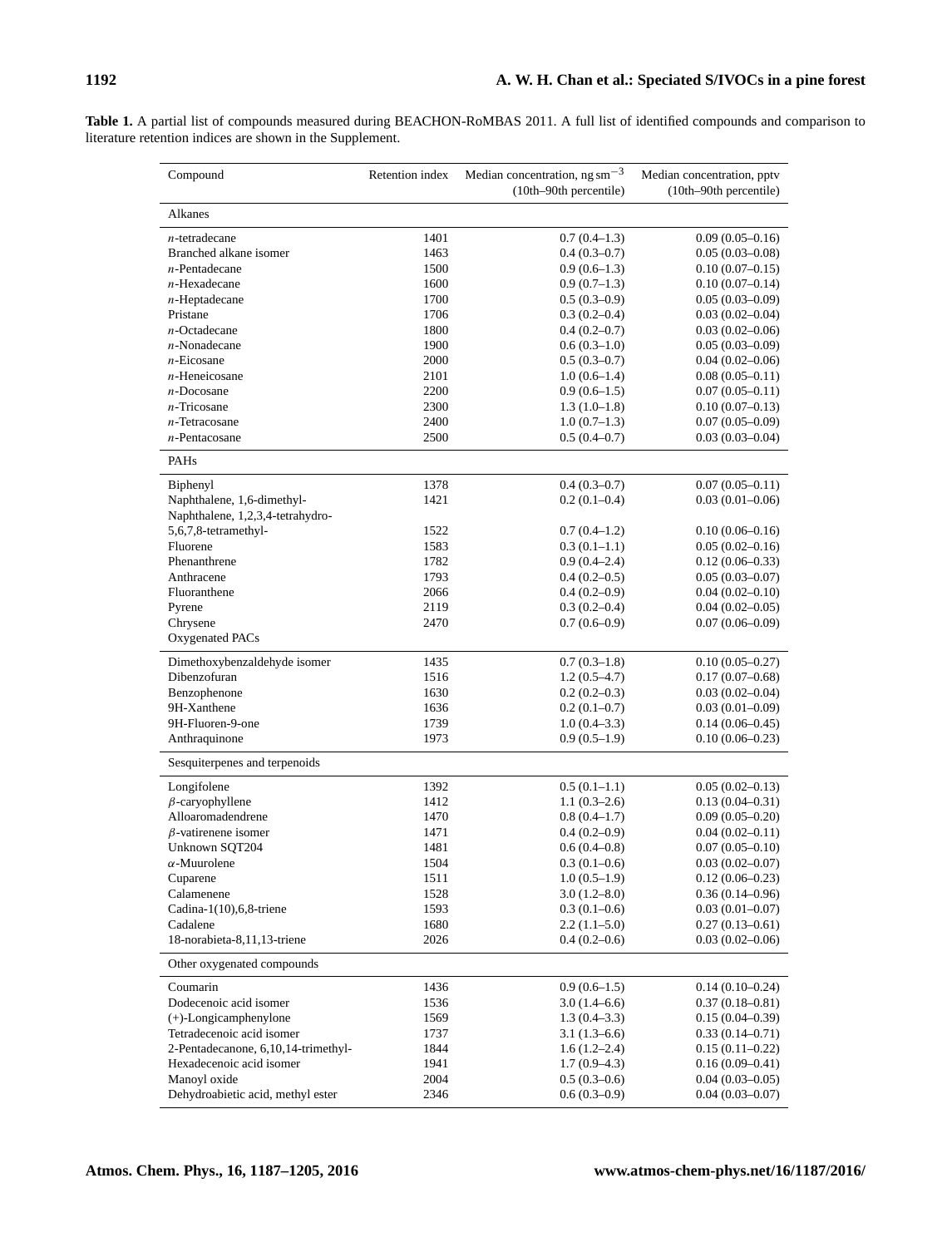BEACHON-RoMBAS are described in a recent publication [\(Kaser et al.,](#page-16-13) [2013\)](#page-16-13). The PTR-TOF-MS inlet was at a height of 1 m above ground, and approximately 25 m away from the SV-TAG inlet horizontally in an area with an uneven distribution of trees. In brief, the PTR-TOF-MS measures a wide variety of VOCs using hydronium ions  $(H_3O<sup>+</sup>)$  as reagent ions [\(Graus et al.,](#page-15-12) [2010\)](#page-15-12). In this work, the PTR-TOF-MS measurements at the 1 m inlet were used for comparison. Owing to the difference in sampling methods and inlet locations, only qualitative comparisons were made for reactive compounds such as sesquiterpenes.

#### **3 Intermediate and semivolatile organic compounds**

Shown in Fig. [2](#page-3-0) is the total ion chromatogram for a representative sample. Since the GC column used is a nonpolar DB5-type column, compounds are separated by volatility, with compounds eluting in the order of decreasing volatility. Organic compounds with volatilities equal to or lower than biphenyl ( $c^* > 2 \times 10^5$  µg sm<sup>-3</sup>, where the notation sm<sup>-3</sup> denotes per standard cubic meter at a temperature of 298 K and pressure of 1 atm) are reliably trapped by the focusing trap and can be quantified. We have optimized this system to focus on organic compounds with volatilities ranging between those of tetradecane and pentacosane, whose saturation concentrations,  $c^*$ , are on the order of  $1 \times 10^5$  and 1 µg sm−<sup>3</sup> , respectively [\(Pankow and Asher,](#page-17-13) [2008\)](#page-17-13). Using the procedures described in the previous section, 81 compounds have been tentatively identified as ambient compounds with no detectable signals during blanks. We classify the identified compounds into a few general groups: sesquiterpenes, higher order terpenoids, alkanes, PAHs, oxygenated PAHs, and other oxygenated compounds.

# **3.1** Sesquiterpenes  $(C_{15}H_{24}$  and  $C_{15}H_{22})$

Sesquiterpenes are known to be emitted from various vegetation [\(Duhl et al.,](#page-15-7) [2008\)](#page-15-7), including agricultural crops [\(Ormeño](#page-17-14) [et al.,](#page-17-14) [2010\)](#page-17-14), conifers [\(Bouvier-Brown et al.,](#page-14-1) [2009b;](#page-14-1) [Helmig](#page-16-14) [et al.,](#page-16-14) [2006\)](#page-16-14), shrubs [\(Helmig et al.,](#page-16-15) [1999\)](#page-16-15), flowering plants [\(Chen et al.,](#page-15-13) [2003\)](#page-15-13) and even pathogens [\(Fravel et al.,](#page-15-14) [2002\)](#page-15-14). Previous studies have focused on sesquiterpenes with molecular formula  $C_{15}H_{24}$  and molecular weight of 204 amu. In this work we refer to these sesquiterpenes as "SQT204". They are highly reactive, with atmospheric lifetimes of less than an hour [\(Atkinson and Arey,](#page-14-4) [2003\)](#page-14-4). In addition, owing to their low vapor pressures and multiple rings and double bonds, they are efficient SOA precursors [\(Lee et al.,](#page-16-7) [2006a,](#page-16-7) [b\)](#page-16-8). Here we are able to separate 7 isomers of SQT204. It is generally difficult to distinguish between different isomers of sesquiterpenes based on mass spectral matching alone, as they fragment strongly upon ionization and have virtually indistinguishable mass spectra. Here we use peaks in three ion traces that are unique to SQT204  $(m/z 204, 189, 161)$  for peak screening. Longifolene,  $β$ -caryophyllene and alloaromadendrene were identified and confirmed using authentic standards. For all other SQT204, tentative identification was made based on literature retention indices from [Adams](#page-14-3) [\(2007\)](#page-14-3), and the response factor for these other sesquiterpenes was taken to be the average of those of the 3 SQT204 in our standard. One isomer cannot be positively identified and is labeled as an unknown SQT204. The molecular structures of some SQT204 are shown in Fig. [3.](#page-7-0)

In general, concentrations of sesquiterpenes are higher at night, which is consistent with local emissions being trapped in a shallow boundary layer, and with slower oxidation at night. The dependence of sesquiterpene emission on sunlight is complex and varies greatly between plant species [\(Duhl et al.,](#page-15-7) [2008\)](#page-15-7), but is generally weaker than that of isoprene or MBO. It should be noted that sesquiterpene emissions have a positive dependence on temperature [\(Duhl et al.,](#page-15-7) [2008\)](#page-15-7), but daytime oxidation and boundary dynamics lead to higher observed concentrations at night [\(Bouvier-Brown](#page-14-0) [et al.,](#page-14-0) [2009a\)](#page-14-0). The diurnal trends are also consistent with the total concentrations of SQT204 measured by PTR-TOF-MS (Fig. [4\)](#page-7-1).  $\beta$ -caryophyllene is the most abundant SQT204 observed, comprising on average 20 % (median) of total SQT204 mass concentrations. This observation is consistent with previous plant enclosure studies, which have identified  $\beta$ -caryophyllene as a ubiquitous BVOC from many plant species [\(Duhl et al.,](#page-15-7) [2008;](#page-15-7) [Ormeño et al.,](#page-17-14) [2010\)](#page-17-14). Other SQT204, such as longifolene and  $\alpha$ -humulene, were also observed, albeit at lower concentrations. It should be noted that a number of sesquiterpenes are more volatile than longifolene (i.e., retention indices < 1400,  $c^* > 2 \times 10^5 \,\mathrm{\upmu g\,sm}^{-3}$ ). They are likely to be present but are not reliably measured by this version of our instrument.

While the majority of the signals at SQT204 ions  $(m/z 161, 189, 204)$  are attributed to the speciated SQT204, there remains some signal close to baseline within the elution window for sesquiterpenes (retention indices between 1400 and 1600). We expect this signal to be derived from unspeciated SQT204 that are not baseline-separated by the GC column. To estimate the total concentrations of all SQT204, high-resolution mass spectrometry was used to separate SQT204 ions from other isobars. As an example,  $C_{15}H_{24}^{+}$ ,  $C_{14}H_{20}O^+$  and  $C_{16}H_{12}^+$  all have the same nominal mass of 204, but only  $C_{15}H_{24}^+$  can be produced from SQT204. By applying high-resolution fitting procedures,  $C_{15}H_{24}^{+}$  can be differentiated from other isobars not associated with SQT204. The total  $C_{15}H_{24}^{+}$  signals within the elution window are then integrated to provide an estimate of "total" SQT204 (spe $ciated + unspecified.$  The unspeciated SQT204 is taken to have a response factor equal to the average of all 3 SQT204 present in the standard (longifolene,  $\beta$ -caryophyllene, alloaromadendrene). Similar to the speciated SQT204, the unspeciated SQT204 also show higher concentrations at night and lower concentrations during the day, with daytime con-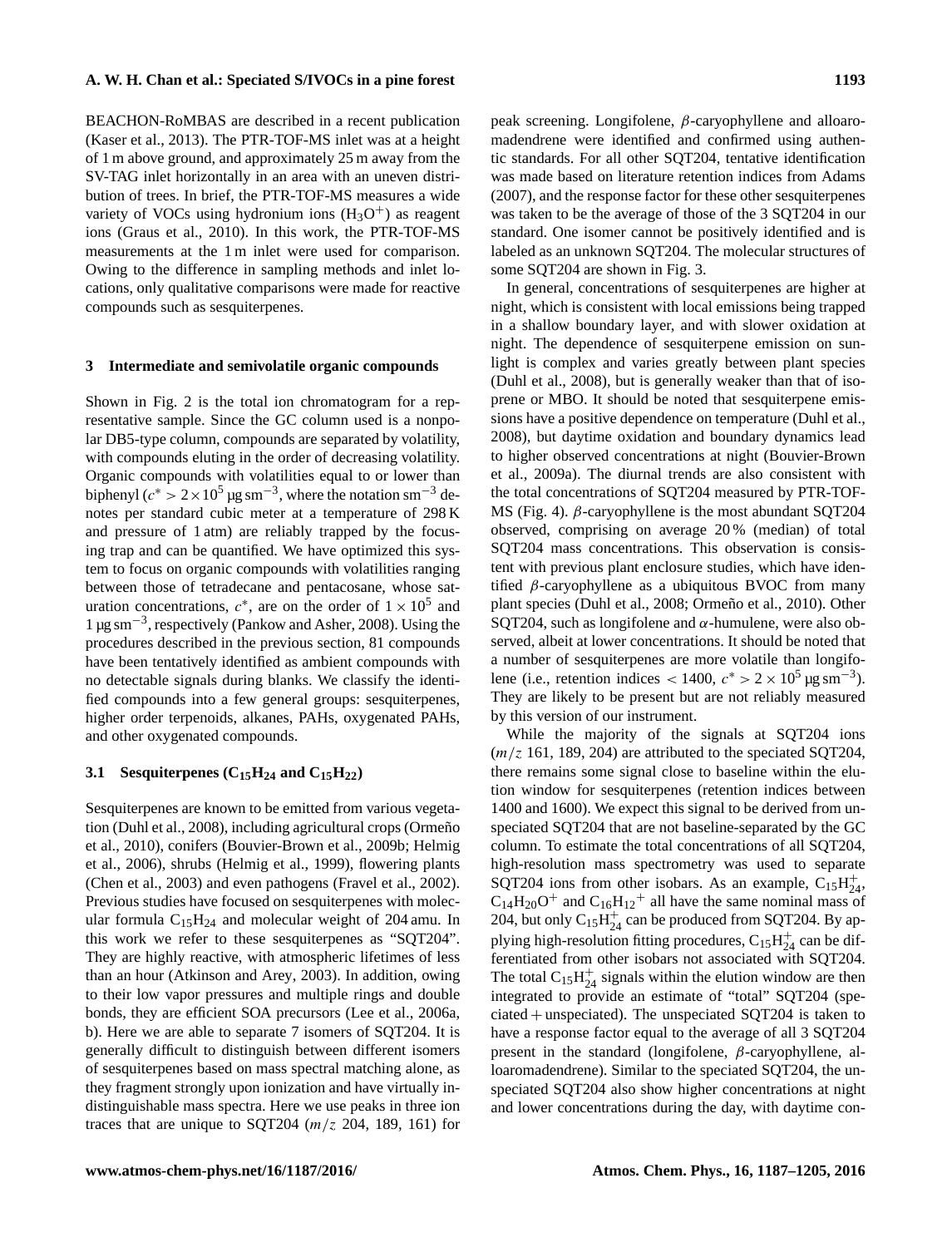<span id="page-7-0"></span>

**Figure 3.** Sample terpenoids observed during BEACHON-RoMBAS.

<span id="page-7-1"></span>

**Figure 4. (a)** Time series of SQT204 concentration measured by PTR-TOF-MS and by TAG during measurement overlap. **(b)** Diurnal profile of SQT204 concentration during the entire measurement period of TAG (19–30 August) and PTR-TOF-MS (20 July–25 August). The markers represent the mean concentration and the error bars represent one standard deviation. The general diurnal trends between the two instruments agree qualitatively, but are not expected to be quantitatively consistent owing to different sampling locations.

centrations approximately 40 % lower than nighttime concentrations. This similarity suggests that the speciated and unspeciated SQT204 likely have common sources or reaction sinks.

The concentrations of total (speciated  $+$  unspeciated) SQT204 measured by SV-TAG are shown in Fig. [4.](#page-7-1) The median concentration of total SQT204 is  $6.5 \text{ ng sm}^{-3}$ , or 0.7 pptv. As Fig. [4](#page-7-1) shows, the diurnal trend correlated well with that of PTR-TOF-MS measurements throughout the full campaign (20 July–25 August). Also, the rise and fall in concentrations on 23–24 August are well captured by most measurements. The time trends of the two sets of measurements are therefore qualitatively consistent, but it is not expected that they will agree quantitatively due to the different sampling locations (both vertically and horizontally). As noted previously, the SV-TAG inlet was at a height of 4 m above ground, while the nearest PTR-TOF-MS inlet was at a height of 1 m above ground, and the inlets were approximately 25 m apart horizontally in an area with an uneven distribution of trees. There is expected to be strong vertical gradients in sesquiterpene concentrations, since active oxidation by ozone within canopy has been inferred from significant vertical and temporal gradients in ozone concentrations at similar sites [\(Goldstein et al.,](#page-15-4) [2004;](#page-15-4) [Kurpius and Gold](#page-16-2)[stein,](#page-16-2) [2003;](#page-16-2) [Park et al.,](#page-17-15) [2014;](#page-17-15) [Jardine et al.,](#page-16-6) [2011\)](#page-16-6), and should be strong horizontal gradients as a function of distance from the source. Also, no attempt was made to remove ozone from the SV-TAG filter cell since ozone denuders (such as NaS2O3-impregnated honeycombs) will likely remove other S/IVOCs. We cannot exclude losses of sesquiterpenes adsorbed on to the SS fiber filter in the SV-TAG instrument due to surface assisted ozonolysis during sampling. There may also be some SQT204 more volatile than longifolene that are not reliably captured by the focusing trap, leading to underestimation of total SQT204 concentrations by SV-TAG. To the authors' best knowledge, this is the first work comparing speciated SQT204 measurements with total SQT measurements by PTR-TOF-MS. Since the diurnal trends of SQT204 are consistent between the two measurement techniques and with expected dependence on boundary layer dynamics and oxidation chemistry, SQT204 concentrations measured by SV-TAG reported here are taken to be lower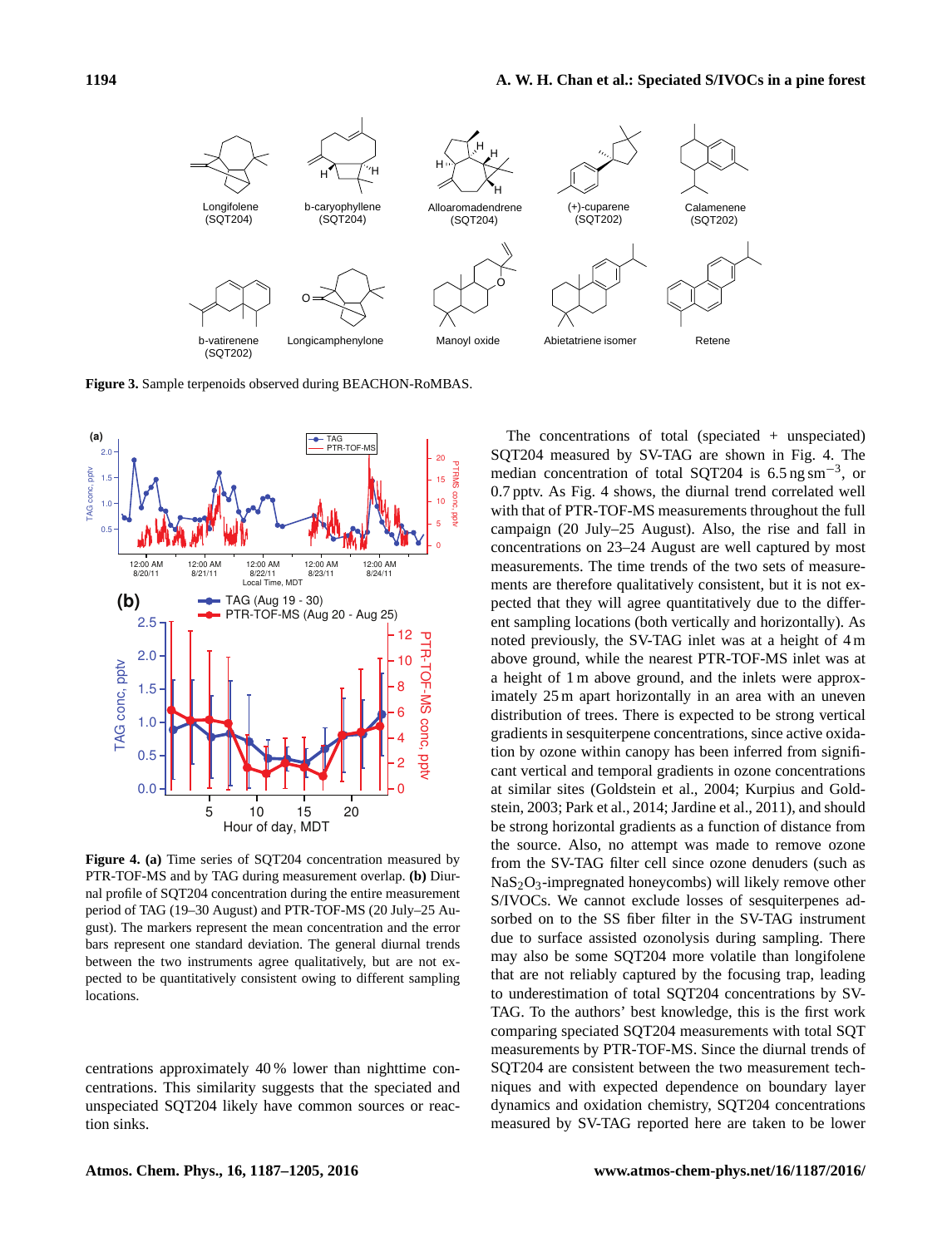limits and the time trends are representative of those of total SQT204. These measurements will be used to understand the sources and assess the contribution of SQT204 to local chemistry. However, further work should focus on reconciling the difference in absolute measurements between these two techniques using co-located measurements.

It has been reported that sesquiterpene emissions can increase significantly from mechanical disturbances [\(Arey](#page-14-5) [et al.,](#page-14-5) [1995;](#page-14-5) [Goldstein et al.,](#page-15-4) [2004\)](#page-15-4). There were no significant precipitation or violent weather events during the 10-day measurement period presented here. Our measurements extend beyond the official end of the field campaign on 25 August 2011, during which many instruments were transported out of the field site; however, no spikes in concentrations were observed during that day, and the highest concentrations were observed at night when traffic was the lowest. Therefore our observations are not thought to be influenced by spikes in concentrations caused by researchers' activities (such as plant enclosure setup) that are likely smoothed out with the 2 h time resolution. Therefore we expect the observed variability in concentrations to depend most strongly on meteorology and oxidation chemistry.

In addition to SQT204, we also observed a variety of sesquiterpenes with molecular formula of  $C_{15}H_{22}$ . Their molecular weights are 202 amu and are hereafter referred to as "SQT202". Compared to the better-known SQT204, this group of compounds likely has an additional double bond or ring. Also, they have lower volatilities as they have longer retention times in the GC column. Some isomers, such as cuparene and calamenene, contain an aromatic ring, while others, such as β-vatirenene, do not. Some proposed molecular structures are shown in Fig. [3.](#page-7-0) A few SQT202 isomers cannot be positively identified. These unidentified isomers all have strong signals at ions characteristic of SQT202 (m/z 202, 187, 159) and have mass spectra matching very well to the same SQT202 entry in the mass spectral libraries (e.g.,  $\beta$ vatirenene). Their retention times do not match any known SQT202 in the literature. We have named them " $\beta$ -vatirenene isomer", recognizing that these peaks are unknown isomers of β-vatirenene or other SQT202.

The source of these SQT202 is likely biogenic, since they are known to be present in essential oils [\(Adams,](#page-14-3) [2007\)](#page-14-3). To the authors' best knowledge, this is the first study to report observations of SQT202 in the ambient atmosphere. One study has shown that cuparene is emitted by Arabidopsis flowers during pollination [\(Chen et al.,](#page-15-13) [2003\)](#page-15-13). Calamenene has also been identified in plant enclosure studies in a tropical forest [\(Pankow et al.,](#page-17-16) [2012\)](#page-17-16) and from soil borne plant pathogens [\(Fravel et al.,](#page-15-14) [2002\)](#page-15-14). Since we did not have authentic standards for SQT202 during the field measurements, we use the 3 SQT204 present in our standard (longifolene,  $\beta$ -caryophyllene and alloaromadendrene) as surrogate standards for quantification of all SQT202. A post-campaign calibration was conducted on a similar HR-ToF mass spectrometer using electron impact ionization [\(Chan et al.,](#page-15-15) [2013\)](#page-15-15), and the response factors for a few  $C_{15}H_{22}$  isomers were found to be within 20 % of the SQT204 sesquiterpenes in the injection standard.

Similar to SQT204, the observed SQT202 concentrations are higher at night and lower during the day, which is consistent with local emission sources and a dependence on boundary layer dynamics and oxidation rates. Calamenene and cuparene are the most abundant SQT202. The total concentration of SQT202 was estimated using the same high-resolution fitting procedures as described for SQT204. The total concentration of SQT202 (1–23 ng sm−<sup>3</sup> , or 0.1– 2.8 pptv) is comparable to that of SQT204 (0–19 ng sm<sup>-3</sup>, or 0–2.3 pptv). The volatilities of SQT202 are expected to be lower than those of SQT204, since they elute later from the GC column. Using the observed concentrations of SQT204 and SQT202 reported here as lower limits, we estimate the OH and ozone reactivities of these species at Manitou Forest (see Sect. S14 in the Supplement). While the contribution to OH reactivity is negligible, sesquiterpenes can dominate ozone reactivity in the forest over other emitted species, such as monoterpenes and MBO, owing to higher rate constants.

# **3.2 Higher order terpenoids and other biogenic compounds**

A number of compounds with diterpenoid backbones were also observed in the atmosphere. They contain three fused six-membered rings with an isopropyl group, which is the same backbone as abietic acid and isopimaric acid. These acids are the primary components of wood resin, and are used as a chemical defense against insect and pathogenic fungi and bacteria [\(Dewick,](#page-15-16) [1997\)](#page-15-16). Among these diterpenoids are norabietanes, abietanes, retene and methyl-retenes. These compounds all have the abietane structures but contain fewer than 20 carbon atoms. They have often been used as particle tracers of softwood combustion, which volatilizes the resin and releases these compounds into the atmosphere [\(Si](#page-17-17)[moneit,](#page-17-17) [2002\)](#page-17-17). However, the observed concentrations did not correlate with PTR-TOF-MS measurements of acetonitrile, a frequently used biomass burning tracer [\(Holzinger et al.,](#page-16-16) [1999;](#page-16-16) [de Gouw and Warneke,](#page-15-17) [2007\)](#page-15-17). Temporal variations in concentrations of diterpenoids were consistent from one day to another, with concentrations peaking at night and decreasing during the day. We did not observe any sudden changes in concentrations, which one would expect from local fire plumes. The diurnal trends of these compounds are similar to those of sesquiterpenes mentioned earlier, suggesting they are directly emitted from the local vegetation rather than from biomass burning.

Some oxygen-containing biogenic compounds were also observed. These include longicamphenylone, manoyl oxide, coumarin, dehydroabietic acid methyl ester and benzophenone. Many of these compounds are found in essential oils or plant extracts and were identified based on matching to essential oil mass spectral database [\(Adams,](#page-14-3) [2007\)](#page-14-3). At the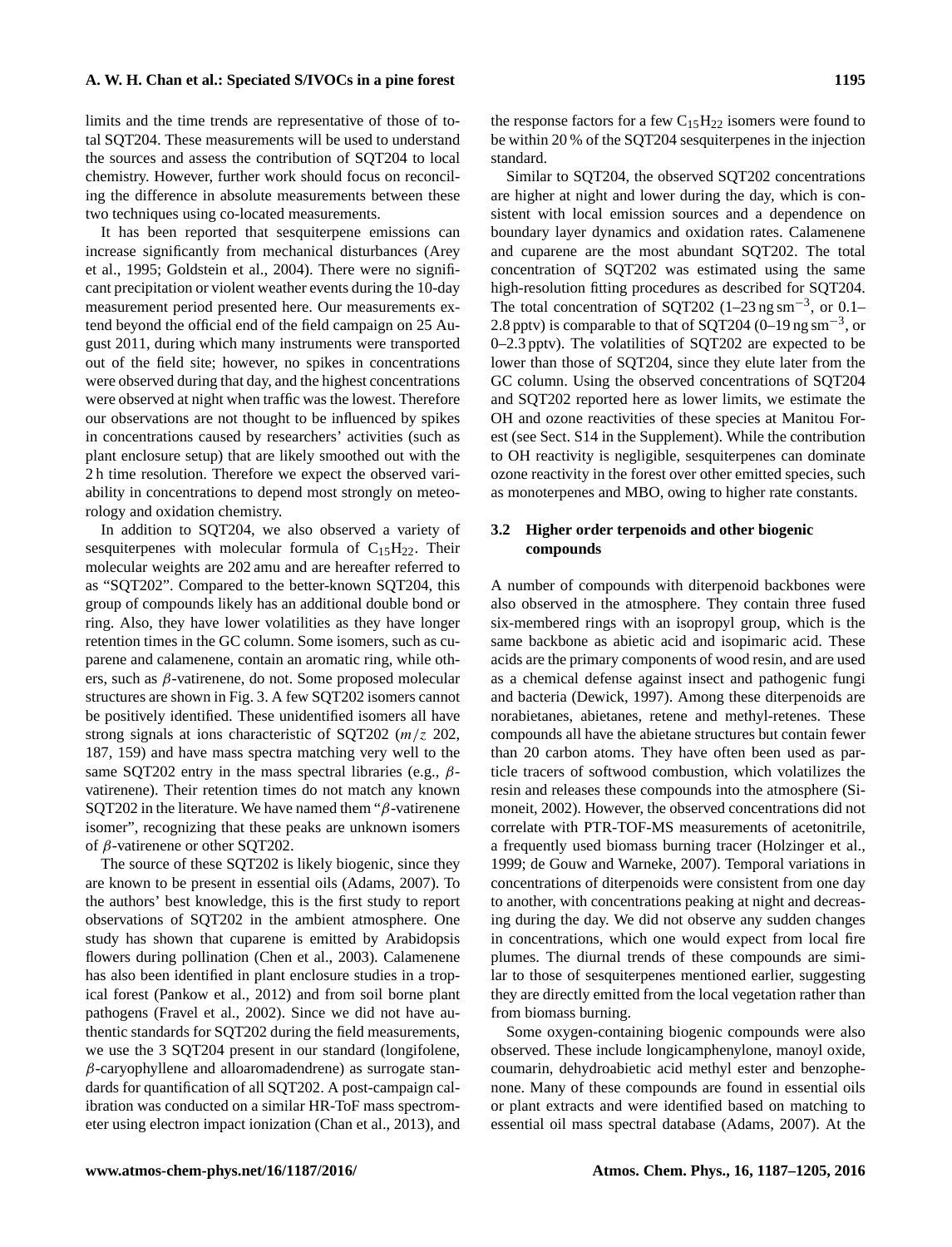same time, longicamphenylone may also be a reaction product of longifolene and ozone [\(Isaacman et al.,](#page-16-17) [2011b\)](#page-16-17). Based on correlation of time series alone, the relative contributions of primary and secondary sources cannot be definitively identified. Manoyl oxide has also been previously observed in the Finnish coniferous forest [\(Anttila et al.,](#page-14-6) [2005\)](#page-14-6). It should be noted that many secondary products of monoterpene oxidation (such as verbenone, pinonaldehyde etc.) have volatilities greater than that of  $n$ -tetradecane, or are too oxidized to elute from the GC column, and therefore would not be measured by this instrument.

# **3.3 Alkanes**

Alkanes ranging from  $C_{14}$  to  $C_{25}$  were also observed during the field campaign. All of the observed  $n$ -alkanes were quantified using authentic standards. Two branched alkanes, pristane and phytane, were also observed and quantified. Pristane and phytane are commonly associated with petrogenic sources, and have often been used as tracers for diesel exhaust in urban air quality studies [\(Rogge et al.,](#page-17-18) [1993\)](#page-17-18). Other alkanes in this volatility range are also emitted from incomplete combustion of fossil fuels [\(Gentner et al.,](#page-15-18) [2012\)](#page-15-18). While plant wax is expected to contribute a large amount of  $C_{27}$ ,  $C_{29}$  and  $C_{31}$  *n*-alkanes [\(Eglinton et al.,](#page-15-19) [1962\)](#page-15-19), they were not measured in the deployed version of our instrument because they were below the targeted volatility range. Among the nalkanes,  $C_{14}-C_{14}$  and  $C_{21}-C_{23}$  *n*-alkanes are the most abundant, with median concentrations around  $1 \text{ ng sm}^{-3}$  for each alkane.

In the extracted ion chromatograms for alkane ions  $(m/z 43, 57, 71)$ , there is an observed "hump" of unresolved compounds. This group of hydrocarbons, commonly known as the unresolved complex mixture (UCM), is comprised of a large number of branched and cyclic hydrocarbon isomers [\(Chan et al.,](#page-15-15) [2013\)](#page-15-15). The UCM is a common feature of petrogenic mixtures, such as diesel and motor oil, suggesting that anthropogenic activities contributed petrogenic S/IVOCs at this site. At the end of the field campaign, moving trucks for other field instruments did not appear to cause significant increases in n-alkane or UCM signals on 25 August 2011. We therefore expect that the observed variability in alkane signals (on 2 h timescales) is derived from a regional source and the contribution from local emissions is relatively small.

Semivolatile *n*-alkanes have also been observed at other forest sites. Filter samples collected at a Scots Pine forest in Finland showed individual  $n$ -alkane concentrations around 0–10 ng m<sup>-3</sup> for C<sub>11</sub> to C<sub>28</sub> *n*-alkanes [\(Rissanen](#page-17-5) [et al.,](#page-17-5) [2006\)](#page-17-5). It should be noted that the SV-TAG cell has a significantly larger surface area than quartz filters for adsorption of organic vapors [\(Zhao et al.,](#page-18-1) [2013b\)](#page-18-1) and the collection is reproducible, distinguishing these measurements from observed partial adsorption onto traditional filters. The potential sources of alkanes at this field site will be discussed later in this manuscript.

#### **3.4 PAHs and PACs**

In addition to  $n$ -alkanes, polycyclic aromatic hydrocarbons (PAHs) and other polycyclic aromatic compounds (PACs) were also observed at this field site. Many of these compounds are positively identified with authentic standards, and other PAHs are identified with great certainty using mass spectral and retention time matching, given the tendency of these species to present a strong molecular ion upon EI ionization. The most volatile PAH observed was dimethylnaphthalene, and chrysene was the least volatile PAH observed. Other PACs include oxygen-containing compounds and 2 sulfur-containing compounds (dibenzothiophenes).

Phenanthrene, chrysene and biphenyl are the most abundant PAHs, with median concentrations of 0.9, 0.7, and 0.4 ng sm−<sup>3</sup> (or 0.12, 0.07, and 0.07 pptv), respectively. The total concentrations of identified PAHs range from 6.2 to 16.2 ng sm−<sup>3</sup> (10th–90th percentile). The most abundant PACs are oxygen-containing compounds (anthraquinone, 9(H)-fluorenone and dibenzofuran) with median concentrations around 1 ng sm<sup>-3</sup> or 0.1 pptv. PAHs and PACs are generally more abundant during the day, exhibiting a different diurnal trend from the locally emitted sesquiterpenes (see Fig. S11 in the Supplement). PACs are frequently associated with incomplete combustion and their potential sources will be discussed later in the manuscript.

# **4 Total mass and volatility distribution**

One of the key factors controlling SOA formation is precursor and product volatility [\(Pankow,](#page-17-19) [1994\)](#page-17-19). The distribution of organic compounds in the S/IVOC range is poorly known, but is important for modeling organic aerosol and gas evolution. Here the volatility distribution of eluted organic compounds can be constructed from the total ion chromatograms, since GC retention time,  $t<sub>R</sub>$ , is related to volatility. N-alkanes are linearly spaced in retention time, and, using their known vapor pressures, the total organic signal is grouped into bins of  $n$ -alkane-equivalent volatilities. To estimate the total mass of organic compounds eluting from the column at a given retention time, the high-resolution mass spectrometry data were used. We restrict our analysis to only hydrocarbon-like ions  $C_xH_y^+$ , which are most amenable to GC analysis. The calibration factor used to convert  $C_x H_y^+$  ion signal to organic mass is calculated from the average calibration factor derived from external standard calibrations. Based on the range of calibration factors obtained for the different external standards, this method is expected to be accurate to  $\pm 40\%$ .

The median volatility distribution of hydrocarbons is shown in Fig. [5.](#page-10-0) The total gas-phase concentration of hydrocarbon-like species with volatilities between that of tetradecane and hexacosane is approximately  $0.7 \,\text{\mu g\,sm}^{-3}$ , a factor of 3–4 lower than the total amount of organic aerosol (an average of  $2.5 \mu g \text{ s} \text{m}^{-3}$ ) measured by the AMS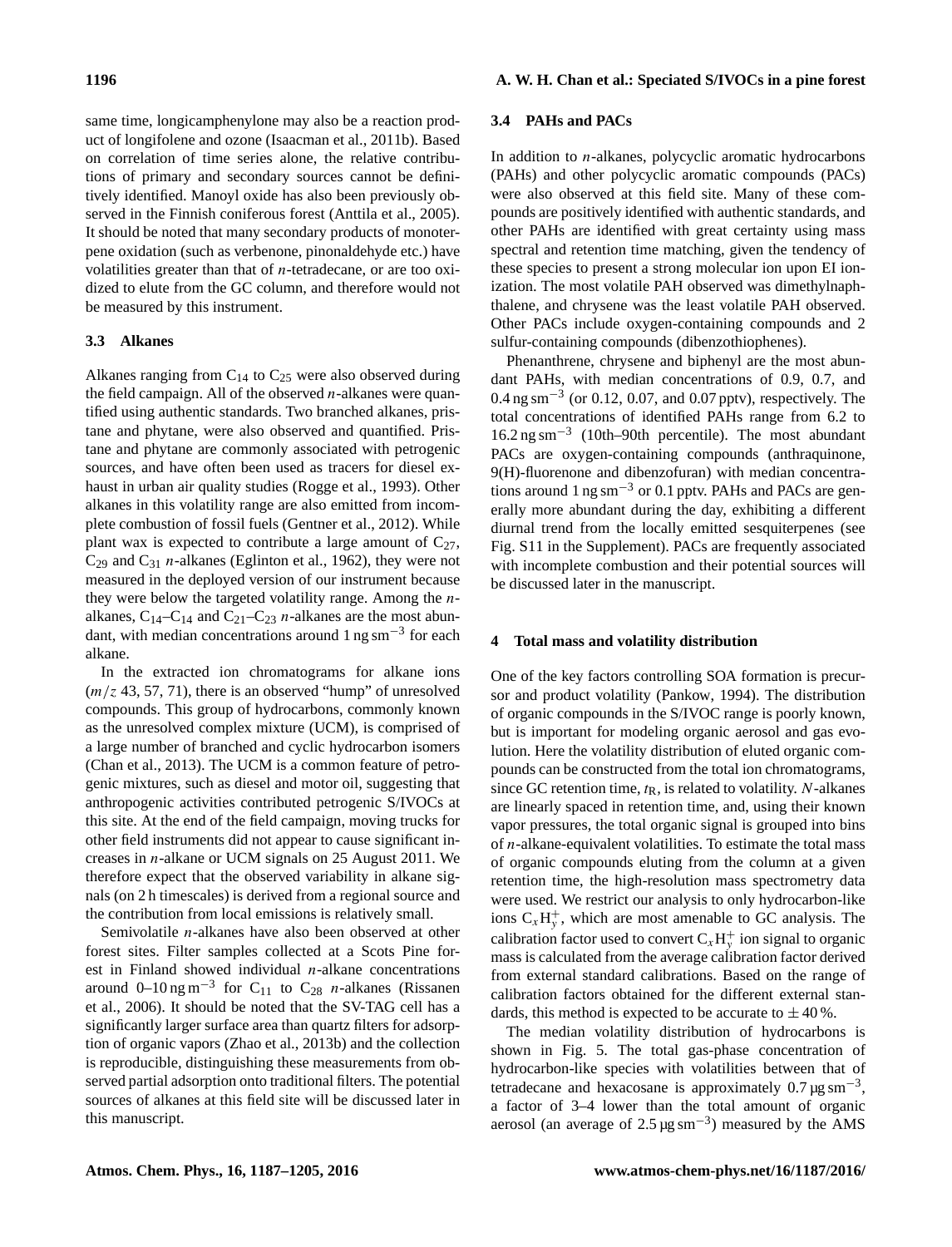Mass concentration, µg m

-3

<span id="page-10-0"></span>

14 15 16 17 18 19 20 21 22 23 24 25 26 Vapor pressure equivalent n-alkane number

**Figure 5.** Average volatility distribution of total hydrocarbons observed by SV-TAG. The whiskers represent the standard deviation of the measurements. The volatility distribution was calculated using fitting of high-resolution mass spectrometry data, and the vapor pressures are estimated from retention times of n-alkanes.

[\(Ortega et al.,](#page-17-6) [2014\)](#page-17-6). The mass concentration of hydrocarbons generally decreases with volatility, except in the range of  $C_{19}-C_{23}$ , which is consistent with the UCM observed from the total ion chromatogram. It should be noted that typically without derivatization, less than 50% of the total organic mass elute from the GC column [\(Rogge et al.,](#page-17-18) [1993\)](#page-17-18). The remaining gas-phase organic mass is likely comprised of oxidized products that do not elute from the GC column. The fraction of elutable organic material is likely even lower in more biogenically influenced environments, where S/IVOCs are likely more oxidized. To improve recovery of oxygenated compounds from the GC for better estimation of organic mass and volatility distribution, derivatization of oxygenated compounds is likely needed and have been incorporated into future designs of TAG-AMS [\(Isaacman et al.,](#page-16-18) [2014\)](#page-16-18).

# **5 Source apportionment of S/IVOCs: positive matrix factorization**

PMF was used to help determine the sources of S/IVOCs measured by the SV-TAG. The optimum number of factors was chosen based on interpretability of factors, and a threefactor solution was determined with fPEAK (a tool to explore rotation of solutions) of 0. The value of  $Q/Q_{\rm exp}$  (objective function for minimization) was equal to 2.32, indicating that the error estimates used in the PMF solution were reasonable [\(Ulbrich et al.,](#page-17-11) [2009\)](#page-17-11). As recommended by [Ul](#page-17-11)[brich et al.](#page-17-11) [\(2009\)](#page-17-11), two-factor and four-factor solutions were also explored. The four-factor solution splits factor 1 (biogenic I/SVOCs) into two factors composed of different compounds. The correlations with external tracers were found to be quite similar, suggesting that although the factors contain different compounds, they likely represent the same sources. In the two-factor solution, factors 2 and 3 (from the three-

factor solution) are convolved. These factors have different time profiles, with factor 2 dominating in the first half of the measurement period, and factor 3 rising in contribution towards the latter half. The difference in time profiles suggests two different sources. A three-factor solution is therefore chosen.

The physical interpretation of the factors is first evaluated by examining the organic species associated with the factor (shown in Fig. [6\)](#page-11-0), which provides chemical information about the source type and/or atmospheric processes represented by the factor. The diurnal profiles, wind rose profiles (shown in Fig. [7\)](#page-12-0), back trajectory analyses (Fig. [8\)](#page-12-1) and correlations with TAG measurements (Table S4) and other mea-surements (Fig. [9\)](#page-13-0), such as aerosol species and trace gases, are then used to support the interpretations.

#### **5.1 Factor 1: biogenic S/IVOCs**

This factor is primarily composed of biogenic compounds, including both SQT202 and SQT204, diterpenes, and many of their structural analogs. The oxygenated compounds found in this factor include coumarin, longicamphenylone and manoyl oxide. While these compounds are potentially atmospheric oxidation products, they are also found in plant oil extracts and are potentially primary emissions [\(Adams,](#page-14-3) [2007\)](#page-14-3). Given the high correlation of this factor with the concentrations of primary biogenic hydrocarbons, this factor therefore represents primary biogenic emissions of I/SVOCs. It is also likely that the fast reactions of sesquiterpene with ozone led to the grouping of reaction products with its precursors. The factor diurnal profile also follows that of monoterpenes. The factor is highest during the night and lowest during the day, consistent with daytime dilution in the boundary layer and destruction by photochemical reactions.

Factor 1 also has the strongest anticorrelation with wind speed  $(r = -0.5)$ , suggesting that the concentrations build up as a result of local emissions when mixing is at its minimum. The wind profile of factor 1, which indicates the average factor signal for each wind direction (in 30◦ bins), is shown in Fig. [7.](#page-12-0) Factor 1 is highest when the winds are coming from the pine forests to the west of the field site. As noted earlier, wind from that wind sector tends to be dominant during nighttime when the boundary layer is shallow. Back trajectory analysis was conducted using HYSPLIT to investigate the history of the air masses arriving at the field site [\(Draxler](#page-15-20) [and Rolph,](#page-15-20) [2013\)](#page-15-20). Two periods during which factor 1 shows the strongest signal were chosen (see Fig. [8,](#page-12-1) trajectories 1 and 4). These two periods represented pristine air arriving from the high-altitude forests from the west, carrying biogenic emissions to the field site.

Factor 1 also shows strong correlations with measurements of other primary biogenic species. It is most correlated with monoterpenes  $(r = 0.41)$ , sesquiterpenes  $(0.51)$ and methanol (0.36) measured by the PTR-TOF-MS. The correlation with secondary species, such as acetaldehyde and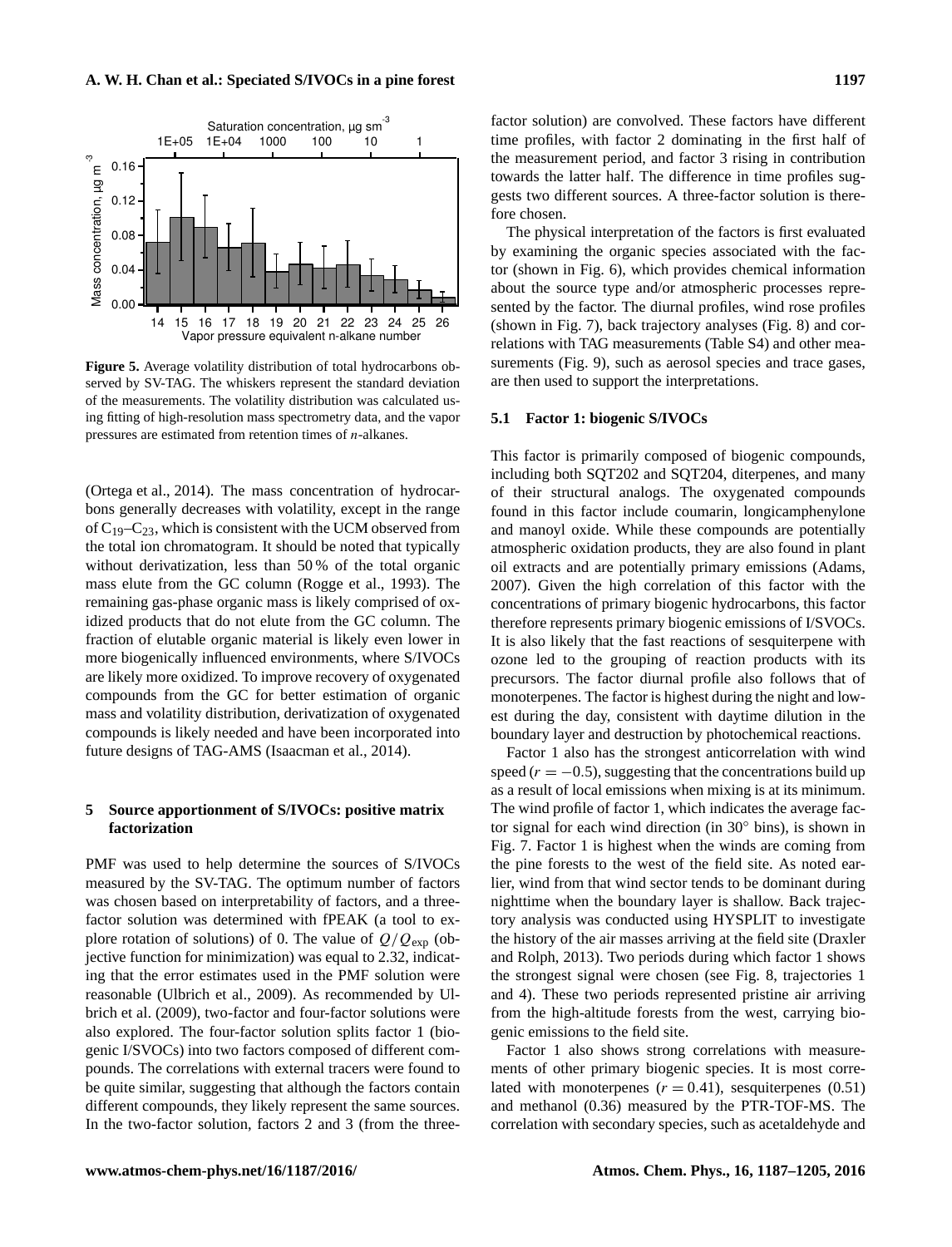<span id="page-11-0"></span>

**Figure 6.** Factor profile of the three-factor solution using PMF. Factor 1 contains many biogenic terpenoids, while factor 2 is mainly comprised of anthropogenic pollutants such as PAHs and PACs. Factor 3 may represent a mixed source of anthropogenic and biogenic compounds.

methacrolein/MVK is weaker, since these oxidation products are formed during the day, when factor 1 is lowest. Similarly, MBO and isoprene emissions are strongly dependent on sunlight and temperature, and, as a result, their concentrations are typically higher during the day, despite the deeper boundary layer [\(Ortega et al.,](#page-17-6) [2014\)](#page-17-6). As a result, there is no positive correlation with the factor 1 signal ( $r = -0.18$ ). Factor 1 is also strongly correlated with relative humidity and anticorrelated with temperature, likely owing to the higher concentrations of biogenic species at night when the temperature is low and RH is high. As discussed earlier, wood burning is not expected to be the source of these species, since factor 1 is not correlated with acetonitrile  $(r = -0.53)$ , a commonly used biomass-burning tracer.

Moving to a four-factor solution splits this biogenic factor into two: one factor contains two more volatile sesquiterpenes (longifolene and  $β$ -caryophyllene), while the other factor is composed of the other biogenic compounds. There may be subtle differences in sources and sinks between these two SQT204 and other biogenic compounds, but the physical meanings of the two factors cannot be distinguished at this point, since their correlations with external tracers are very similar. Using a longer measurement period with more samples, one could potentially identify two different sources or sinks in this area: one for the emissions of longifolene and  $\beta$ -caryophyllene and the other for SQT202 and higher order biogenic compounds.

# **5.2 Factor 2: temperature-dependent volatilization and urban transport of S/IVOCs**

Factor 2 contains many known anthropogenic compounds, in particular PAHs and PACs (cf. Table S4). The correlation coefficient  $r$  ranges between 0.66 (methylanthracene) and 0.91 (fluorene) for PAHs and 0.73 (methyl-dibenzothiophene) and 0.96 (methyl-dibenzofuran) for oxygenated PACs. However, other oxygenated PACs, such as anthraquinone and naphthalic anhydride, have a higher correlation with factor 3. Interestingly, although factor 2 contains many alkanes, the correlation coefficients are significantly lower than those for PAHs, ranging from  $0.3$  (*n*-tetradecane) to  $0.75$  (*n*octadecane). The exceptions are pristane and phytane, which are generally considered petroleum markers and are indicative of vehicular emissions [\(Rogge et al.,](#page-17-18) [1993\)](#page-17-18). These two compounds are grouped into factor 2, with r of 0.79 and 0.78, respectively. The correlation of factor 2 with biogenic compounds is negative in some cases and weak in others.

Given the strong correlation with anthropogenic compounds and poor correlation with biogenic compounds, this factor is most likely associated with anthropogenic pollutants in the area. The field site is situated in a forest with very limited nearby traffic or combustion emissions, and unlike the locally emitted terpenoid compounds in factor 1, factor 2 reaches its maximum during the day and minimum at night (Fig. [7\)](#page-12-0). Interestingly, although this factor contains mostly anthropogenic PAHs and PACs, its diurnal profile is somewhat different from that of trace gas pollutants, such as CO,  $SO_2$  and  $NO_x$ . Factor 2 begins to rise at around 10:00, reaches its maximum around early afternoon, and drops after 20:00. CO,  $NO<sub>x</sub>$  and  $SO<sub>2</sub>$  also rise at around 10:00, but peak later in the afternoon and do not drop until after 20:00 (see Fig. S11). Instead, factor 2 has the highest correlation with ozone and temperature. The strong positive correlation with temperature suggests that a temperature-dependent volatilization process governs the variability of PAHs and PACs. Figure S12 shows the Clausius–Clapeyron plot of a few PAHs and PACs in factor 2. The enthalpy for volatilization ( $\Delta H^*$ ) of each compound is derived from the slope of its Clausius–Clapeyron relation. For compounds that are associated with factor 2, the derived  $\Delta H^*$  range between 20 and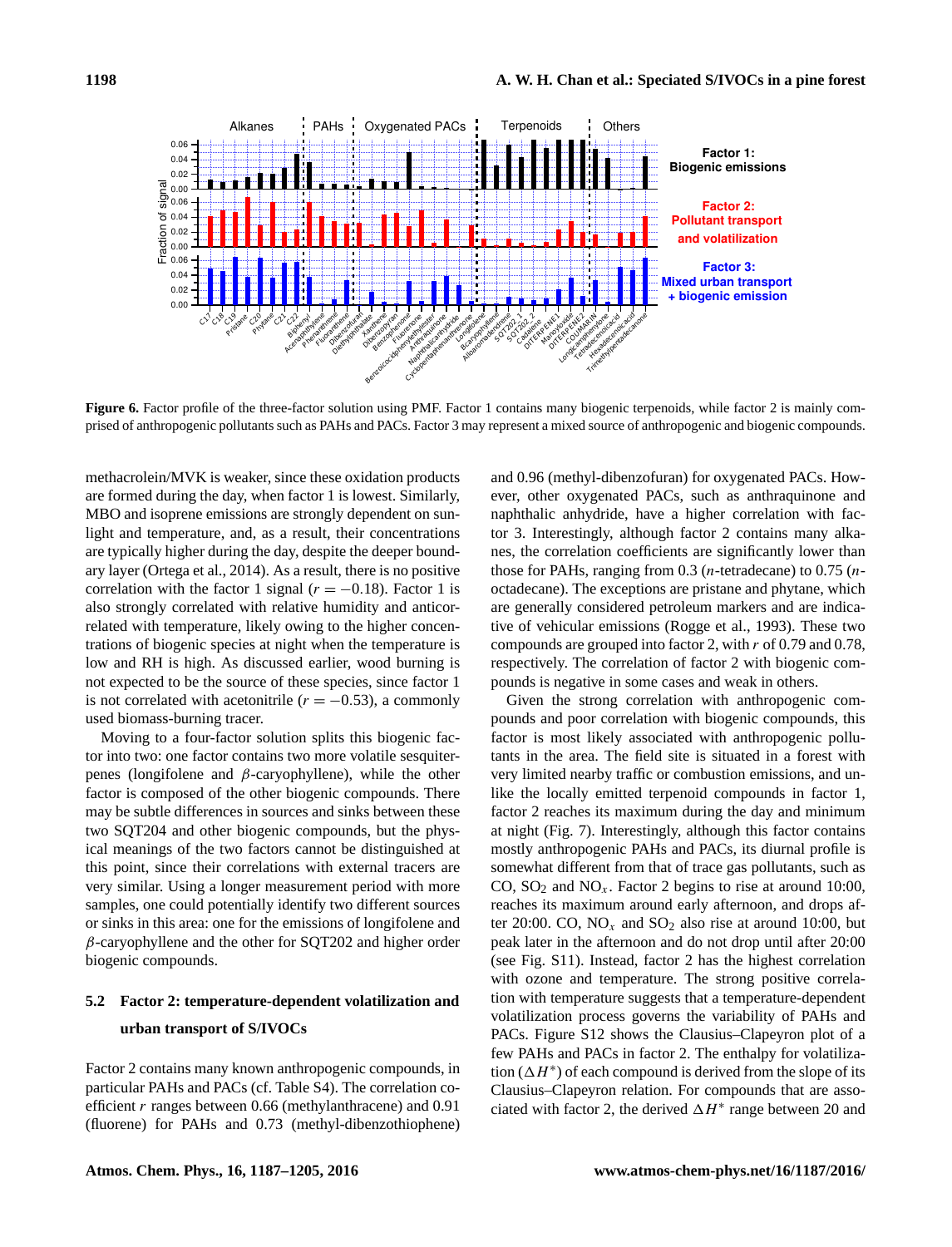<span id="page-12-0"></span>

**Figure 7.** PMF factor wind and diurnal profiles. For each factor, the grey markers represent factor signals for the entire sampling period (grouped by hour of day); the dark line and markers represent diel averages, and the error bars represent one standard deviation. The wind profiles are average factor signals grouped by average wind directions. Factor 1 is strongest during the night and during transport from forests to the west and south of the field site, consistent with local biogenic emissions. Factor 2 appears to be strongest during the day, and likely originates from a temperature-dependent volatilization process (see Fig. S12). It may also represent compounds transported from developed areas to the east. Factor 3 appears to be have mixed sources.

80 kJ mol−<sup>1</sup> (see Table S13). For compounds where literature values are available [\(Bamford et al.,](#page-14-7) [1999;](#page-14-7) [Chickos and Han](#page-15-21)[shaw,](#page-15-21) [2004;](#page-15-21) [Roux et al.,](#page-17-20) [2008\)](#page-17-20), these values are generally lower than experimental enthalpies of vaporization,  $\Delta H_{\text{van}}$ , but are remarkably consistent with Henry's law enthalpies  $(\Delta H_H)$ . Our  $\Delta H^*$  values are also consistent with those derived from 2 years of field measurements in the Athabasca oil sands region [\(Hsu et al.,](#page-16-19) [2015\)](#page-16-19). The agreement with Henry's law enthalpies suggests that factor 2 represents SVOCs partitioning between the atmosphere and sources such as bodies of water or soil, and their atmospheric concentrations are determined by temperature-dependent volatilization. Lower values of  $\Delta H^*$  can also be a result of long-range transport, which reduces the apparent dependence of concentrations on

<span id="page-12-1"></span>

**Figure 8. (a)** Time series of PMF factor signals. Also denoted in the graph are the periods for which HYSPLIT back trajectories are calculated. **(b)** 12 h back trajectories calculated using HYSPLIT [\(Draxler and Rolph,](#page-15-20) [2013\)](#page-15-20).

temperature and shallower slope in the Clausius–Clapeyron plot [\(Wania et al.,](#page-17-21) [1998\)](#page-17-21).

The role of transport in factor 2 is also suggested by its positive correlation with wind speed (0.50). This factor has the highest loading when the wind direction is SE or NE (Fig. [7\)](#page-12-0). This factor can therefore be associated with the upslope flow from the east, carrying urban pollutants up the valley to the field site. Back trajectory analysis using HYS-PLIT shows that during two periods when factor 2 contribution is high, the air masses arriving at the field site had travelled from the Denver metropolitan area upslope to the field site (Fig. [8,](#page-12-1) trajectories 2 and 5). Therefore, the source of S/IVOCs in factor 2 is a combination of volatilization from secondary sources (soils, bodies of water) and transport from nearby urban areas.

While factor 2 appears to have a positive correlation with acetonitrile (0.48), it has a poor correlation with  $f_{60}$  measured by AMS, a common tracer of fresh biomass burningrelated organic aerosol [\(Schneider et al.,](#page-17-22) [2006;](#page-17-22) [Cubison et al.,](#page-15-22) [2011\)](#page-15-22), even after accounting for background signal of  $m/z$  60 from aged SOA by subtracting 0.3 % of OA from the  $m/z$  60 signal [\(Cubison et al.,](#page-15-22) [2011\)](#page-15-22). The trends in factor signal are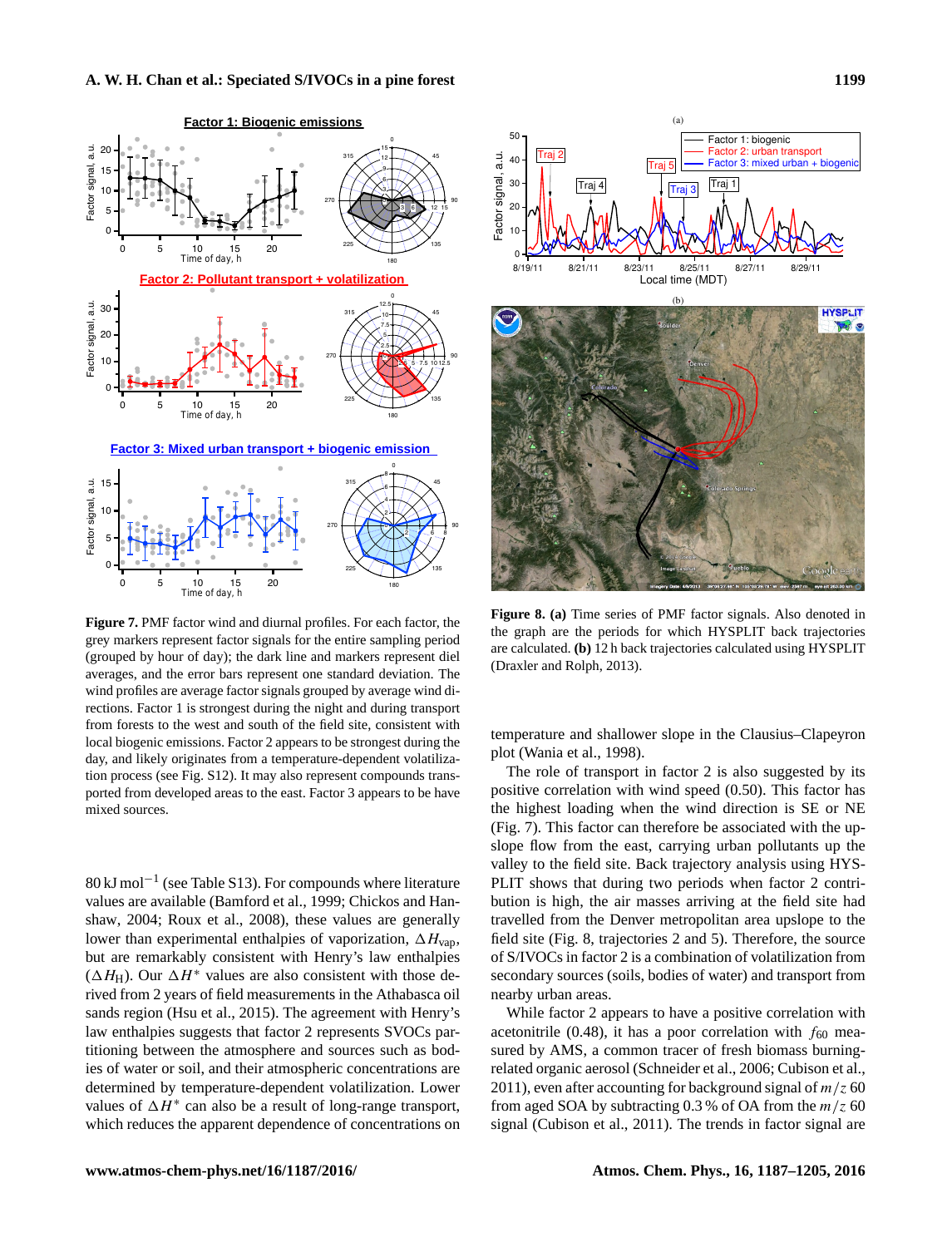<span id="page-13-0"></span>

**Figure 9.** Correlation coefficients (r) of PMF factors with **(a)** aerosol species measured by the standalone AMS, **(b)** trace gas measurements and meteorological parameters, and **(c)** volatile organic compounds measured by PTR-TOF-MS. Correlation coefficients of PMF factors with TAG compounds are shown in Table S4.  $f_{60,sub}$  refers to the fraction of  $m/z$  60 after subtraction of background SOA (0.3 % of AMS organic concentration).

also quite consistent from one day to another, suggesting that it is unrelated to sporadic fire events (forest fire or campfires). Given the temporal trend, the correlation with acetonitrile could imply minor contribution from aged wood smoke.

# **5.3 Factor 3: mixed urban transport and biogenic emissions**

Factor 3 may share a similar source as factor 2, since the two-factor solution combines these two factors, and their diurnal profiles are similar, with minimum concentrations occurring at night. However, the differences between daytime and nighttime concentrations are smaller than that for factor 2. The correlations between factor 3 and anthropogenic tracers, such as  $CO$  and  $SO<sub>2</sub>$ , while positive, are generally weak  $(r < 0.3)$ . Therefore, although factor 3 has contributions from urban emissions, the source of the S/IVOCs or the transport processes are likely different from those of factor 2. In the compound profiles, factors 2 and 3 both contain  $n$ alkanes and some PACs. The two factors differ in PAHs, most of which are correlated with factor 2 but not with factor 3. Instead, factor 3 is correlated with oxygenated compounds such as tetradecenoic acid, anthraquinone and two phthalates. Anthraquinone and naphthalic anhydride are likely to be secondary oxidation products, and phthalates have long atmospheric lifetimes. Therefore we hypothesize that factor 3 represents anthropogenic S/IVOCs that have undergone longerrange transport and thus further oxidation than those associated with factor 2, and are likely part of the regional background signal.

In addition, factor 3 has stronger contributions from many  $n$ -alkanes than factor 2. The  $n$ -alkanes associated with factor 3 are unlikely to be petrogenic, since pristane and phy-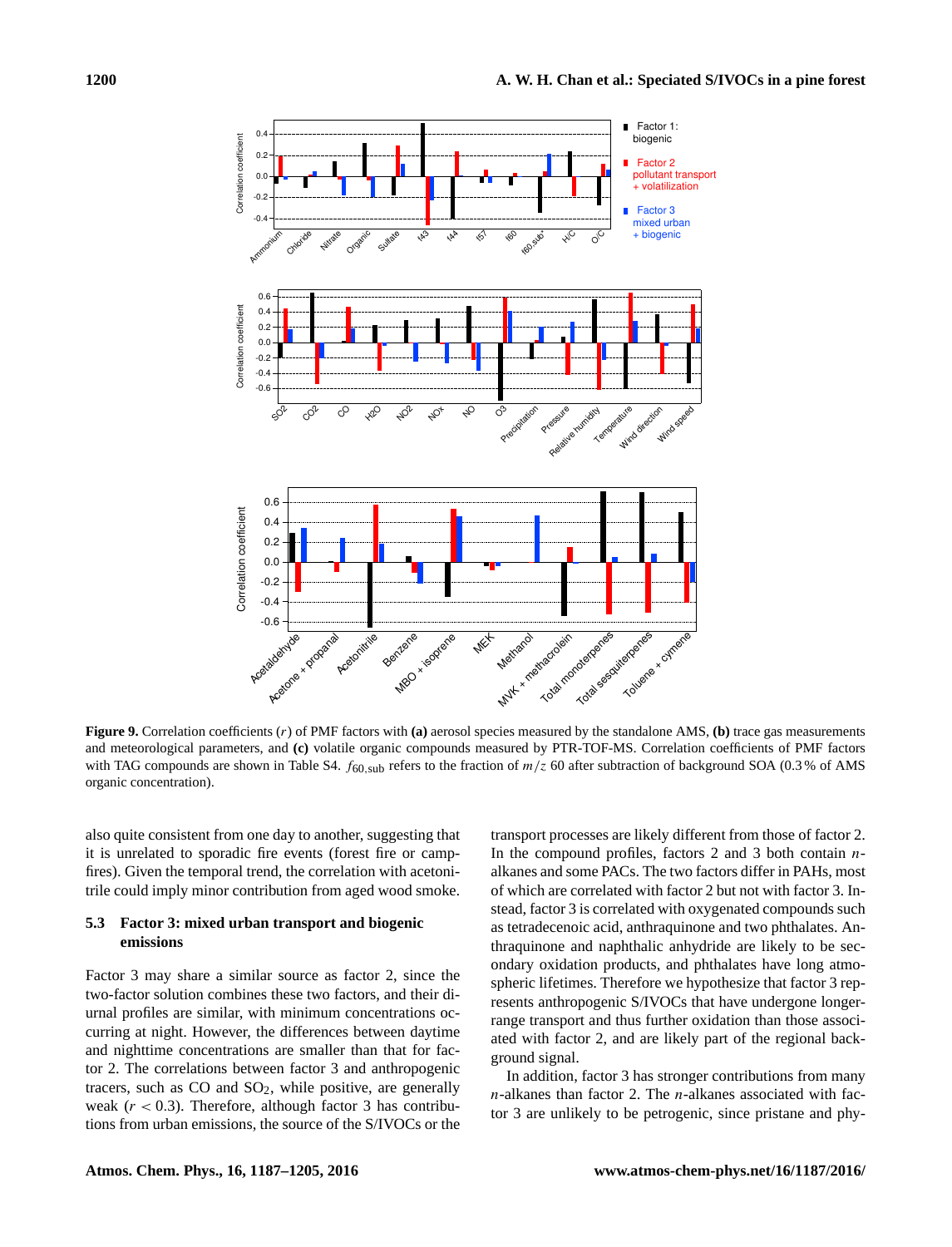tane are not associated with factor 3. The high correlations with alkenoic acids are notable, with strong correlations with tetradecenoic acid ( $r = 0.60$ ) and hexadecenoic acid ( $r =$ 0.64). Plant wax contains even-numbered  $n$ -alkenoic acids and odd-numbered  $n$ -alkanes, which can be emitted into the atmosphere [\(Rogge et al.,](#page-17-18) [1993\)](#page-17-18). The back trajectory of an air mass arriving when factor 3 is strong suggests a mix of rural air (carrying long-lived biogenic compounds) with air from more developed areas to the east (with anthropogenic pollutants). We therefore hypothesize that in addition to the regional background, there may be some contribution from plant wax emissions to this factor. The biogenic compounds in factor 3 have longer atmospheric lifetimes than sesquiterpenes, and can therefore be mixed with the regional background signal.

# **6 Conclusions**

In this work, we present speciated, highly time-resolved measurements of semivolatile and intermediate volatile organic compounds in the high-altitude pine forest. The chemical composition is complex, consisting of more than 80 compounds spanning 5 orders of magnitude in volatility. Several of these compounds were discovered in the ambient atmosphere for the first time, including sesquiterpenes with molecular formulas of  $C_{15}H_{22}$  and higher order terpenoids. We conclude these compounds are derived from plant emissions since they have previously been identified in plant oil extracts. Statistical analysis using PMF provides further evidence, as their wind and diurnal profiles are consistent with local emissions from the forest. Future laboratory experiments should focus on understanding the atmospheric kinetics of newly discovered compounds, such as cuparene and calamenene.

Anthropogenic compounds are also found to be significant at this rural site. While it is often assumed that observed pollutants are transported from urban areas, our results show that the local concentrations of anthropogenic SVOCs, such as PAHs and alkanes, are also influenced by volatilization processes from local reservoirs. Many SVOCs are expected to be efficient SOA precursors, but such evaporation processes have not been studied in detail and not included in current models. The urban influence has also been demonstrated for other pollutants at this field site, such as  $NO<sub>x</sub>$ and  $SO_x$  [\(Fry et al.,](#page-15-23) [2013;](#page-15-23) [Ortega et al.,](#page-17-6) [2014\)](#page-17-6). The interactions between anthropogenic pollutants and biogenic hydrocarbons have been proposed to be a significant source of global secondary organic aerosol [\(Carlton et al.,](#page-15-24) [2010;](#page-15-24) [Hoyle](#page-16-20) [et al.,](#page-16-20) [2011;](#page-16-20) [Spracklen et al.,](#page-17-3) [2011\)](#page-17-3). For example, oxidation of MBO (a biogenic hydrocarbon) in the presence of sulfate aerosol (an anthropogenic pollutant) leads to formation of MBO-organosulfate, which has been observed at this site [\(Zhang et al.,](#page-18-3) [2012\)](#page-18-3). More speciated measurements of biogenic and anthropogenic hydrocarbons and their oxidation products are needed to study these biogenic–anthropogenic interactions.

# **The Supplement related to this article is available online at [doi:10.5194/acp-16-1187-2016-supplement.](http://dx.doi.org/10.5194/acp-16-1187-2016-supplement)**

*Acknowledgements.* The authors would like to acknowledge funding from the National Science Foundation (Rapid Award Number 1135745), Department of Energy (SBIR Award Number DE-FG02-08ER85160) and the Austrian Science Fund (FWF project number L518-N20). The authors would like to thank Andrew Turnipseed for use of trace gas and meteorological measurements and Brett Palm, Amber Ortega, and Patrick Hayes for use of AMS measurements. The authors would also like to thank Jim Smith, John Ortega, and NCAR for organizing the logistics of BEACHON-RoMBAS 2011. P. Campuzano-Jost, D. A. Day, and J. L. Jimenez were supported by NSF AGS-1243354, NOAA NA13OAR4310063, and DOE(BER/ASR) DE-SC0011105. L. Kaser is a recipient of a DOC-fFORTE Fellowship of the Austrian Academy of Science.

Edited by: J. Rinne

# **References**

- <span id="page-14-3"></span>Adams, R. P.: Identification of Essential Oil Components by Gas Chromatography Mass Spectrometry, 4th edn., Allured Publishing Corporations, Carol Stream, IL, USA, 2007.
- <span id="page-14-6"></span>Anttila, P., Rissanen, T., Shimmo, M., Kallio, M., Hyötyläinen, T., Kulmala, M., and Riekkola, M.-L.: Organic compounds in atmospheric aerosols from a Finnish coniferous forest, Boreal Environ. Res., 10, 371–384, 2005.
- <span id="page-14-5"></span>Arey, J., Crowley, D. E., Crowley, M., Resketot, M., and Lester, J.: Hydrocarbon emissions from natural vegetation in California's South Coast Air Basin, Atmos. Environ., 29, 2977–2988, 1995.
- <span id="page-14-4"></span>Atkinson, R. and Arey, J.: Atmospheric degradation of volatile organic compounds, Chem. Rev., 103, 4605–4638, doi[:10.1021/cr0206420,](http://dx.doi.org/10.1021/cr0206420) 2003.
- <span id="page-14-7"></span>Bamford, H. A., Poster, D. L., and Baker, J. E.: Temperature dependence of Henry's law constants of thirteen polycyclic aromatic hydrocarbons between 4 degrees C and 31 degrees C, Environ. Toxicol., 18, 1905–1912, 1999.
- <span id="page-14-2"></span>Bourtsoukidis, E., Bonn, B., Dittmann, A., Hakola, H., Hellén, H., and Jacobi, S.: Ozone stress as a driving force of sesquiterpene emissions: a suggested parameterisation, Biogeosciences, 9, 4337–4352, doi[:10.5194/bg-9-4337-2012,](http://dx.doi.org/10.5194/bg-9-4337-2012) 2012.
- <span id="page-14-0"></span>Bouvier-Brown, N. C., Goldstein, A. H., Gilman, J. B., Kuster, W. C., and de Gouw, J. A.: In-situ ambient quantification of monoterpenes, sesquiterpenes, and related oxygenated compounds during BEARPEX 2007: implications for gas- and particle-phase chemistry, Atmos. Chem. Phys., 9, 5505–5518, doi[:10.5194/acp-9-5505-2009,](http://dx.doi.org/10.5194/acp-9-5505-2009) 2009a.
- <span id="page-14-1"></span>Bouvier-Brown, N. C., Holzinger, R., Palitzsch, K., and Goldstein, A. H.: Large emissions of sesquiterpenes and methyl chavicol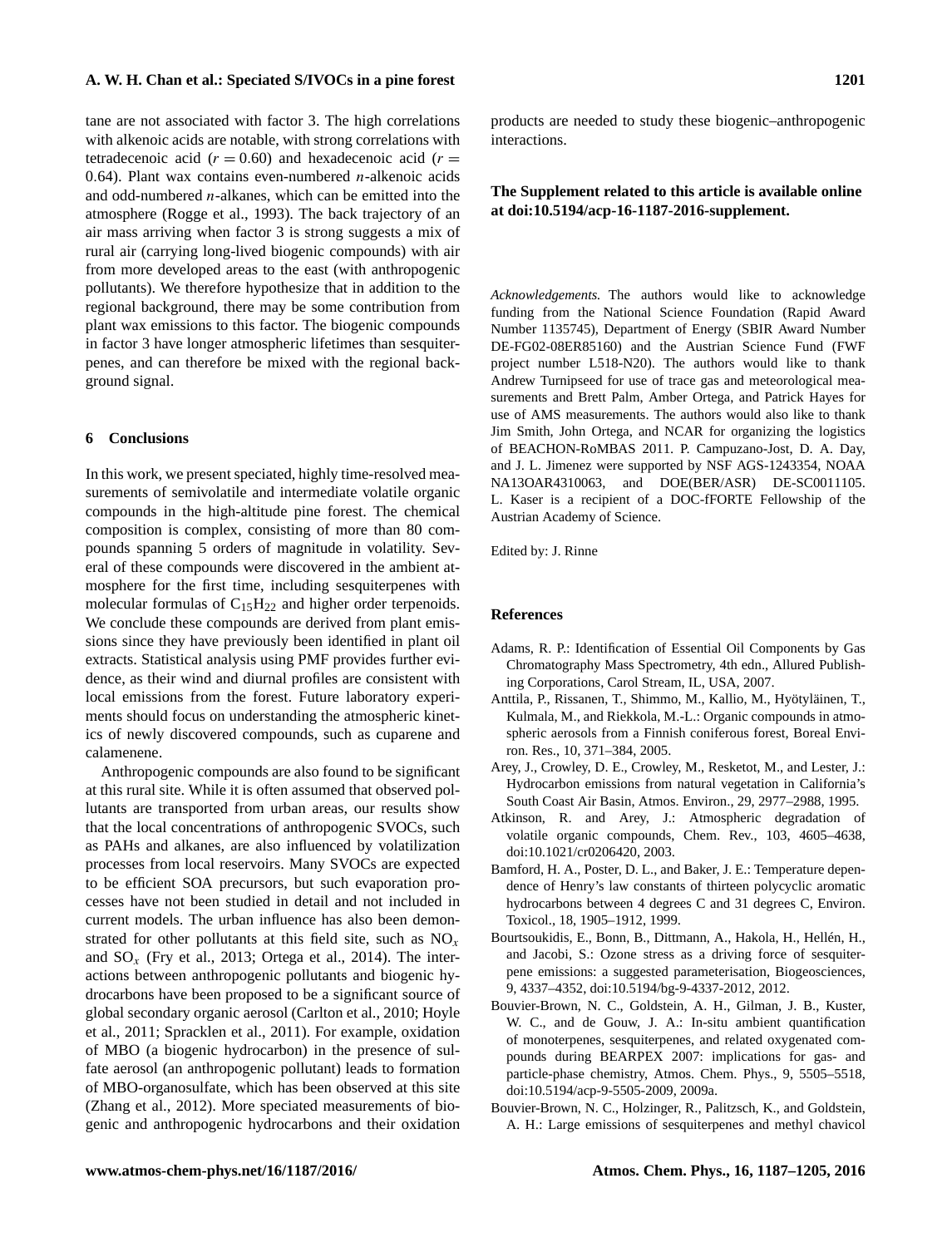quantified from branch enclosure measurements, Atmos. Environ., 43, 389–401, doi[:10.1016/j.atmosenv.2008.08.039,](http://dx.doi.org/10.1016/j.atmosenv.2008.08.039) 2009b.

- <span id="page-15-24"></span>Carlton, A. G., Pinder, R. W., Bhave, P. V., Pouliot, G. A., Alexander, T. W., Park, T., and Carolina, N.: To What Extent Can Biogenic SOA be Controlled?, Environ. Sci. Technol., 44, 3376– 3380, 2010.
- <span id="page-15-1"></span>Chameides, W. L., Lindsay, R. W., Richardson, J., and Kiang, C. S.: The role of biogenic hydrocarbons in urban photochemical smog: Atlanta as a case study, Science, 241, 1473–1475, 1988.
- <span id="page-15-15"></span>Chan, A. W. H., Isaacman, G., Wilson, K. R., Worton, D. R., Ruehl, C. R., Nah, T., Gentner, D. R., Dallmann, T. R., Kirchstetter, T. W., Harley, R. A., Gilman, J. B., Kuster, W. C., de Gouw, J. A., Offenberg, J. H., Kleindienst, T. E., Lin, Y. H., Rubitschun, C. L., Surratt, J. D., Hayes, P. L., Jimenez, J. L., and Goldstein, A. H.: Detailed chemical characterization of unresolved complex mixtures in atmospheric organics: Insights into emission sources, atmospheric processing, and secondary organic aerosol formation, J. Geophys. Res.-Atmos., 118, 6783–6796, doi[:10.1002/jgrd.50533,](http://dx.doi.org/10.1002/jgrd.50533) 2013.
- <span id="page-15-13"></span>Chen, F., Tholl, D., Auria, J. C. D., Farooq, A., Pichersky, E., and Gershenzon, J.: Biosynthesis and Emission of Terpenoid Volatiles from Arabidopsis Flowers, Plant Cell, 15, 481–494, doi[:10.1105/tpc.007989,](http://dx.doi.org/10.1105/tpc.007989) 2003.
- <span id="page-15-9"></span>Chen, Q., Li, Y. L., McKinney, K. A., Kuwata, M., and Martin, S. T.: Particle mass yield from β-caryophyllene ozonolysis, Atmos. Chem. Phys., 12, 3165–3179, doi[:10.5194/acp-12-3165-](http://dx.doi.org/10.5194/acp-12-3165-2012) [2012,](http://dx.doi.org/10.5194/acp-12-3165-2012) 2012.
- <span id="page-15-21"></span>Chickos, J. S. and Hanshaw, W.: Vapor Pressures and Vaporization Enthalpies of the n -Alkanes from C 21 to C 30 at  $T = 298.15$  K by Correlation Gas Chromatography, J. Chem. Eng. Data, 49, 77–85, doi[:10.1021/je0301747,](http://dx.doi.org/10.1021/je0301747) 2004.
- <span id="page-15-22"></span>Cubison, M. J., Ortega, A. M., Hayes, P. L., Farmer, D. K., Day, D., Lechner, M. J., Brune, W. H., Apel, E., Diskin, G. S., Fisher, J. A., Fuelberg, H. E., Hecobian, A., Knapp, D. J., Mikoviny, T., Riemer, D., Sachse, G. W., Sessions, W., Weber, R. J., Weinheimer, A. J., Wisthaler, A., and Jimenez, J. L.: Effects of aging on organic aerosol from open biomass burning smoke in aircraft and laboratory studies, Atmos. Chem. Phys., 11, 12049–12064, doi[:10.5194/acp-11-12049-2011,](http://dx.doi.org/10.5194/acp-11-12049-2011) 2011.
- <span id="page-15-11"></span>DeCarlo, P. F., Kimmel, J. R., Trimborn, A., Northway, M. J., Jayne, J. T., Aiken, A. C., Gonin, M., Fuhrer, K., Horvath, T., Docherty, K. S., Worsnop, D. R., and Jimenez, J. L.: Field-Deployable, High-Resolution, Time-of-Flight Aerosol Mass Spectrometer, Anal. Chem., 78, 8281–8289, 2006.
- <span id="page-15-17"></span>de Gouw, J. and Warneke, C.: Measurements of volatile organic compounds in the earth's atmosphere using proton-transferreaction mass spectrometry, Mass. Spec. Rev., 26, 223–257, 2007.
- <span id="page-15-16"></span>Dewick, P. M.: The biosynthesis of  $C_5-C_{25}$  terpenoid compounds., Nat. Prod. Rep., 14, 111–144, doi[:10.1039/np9971400111,](http://dx.doi.org/10.1039/np9971400111) 1997.
- <span id="page-15-3"></span>Di Carlo, P., Brune, W. H., Martinez, M., Harder, H., Lesher, R., Ren, X., Thornberry, T., Carroll, M. A., Young, V., Shepson, P. B., Riemer, D., Apel, E., and Campbell, C.: Missing OH reactivity in a forest: evidence for unknown reactive biogenic VOCs, Science, 304, 722–725, doi[:10.1126/science.1094392,](http://dx.doi.org/10.1126/science.1094392) 2004.
- <span id="page-15-8"></span>Donahue, N. M., Robinson, A. L., and Pandis, S. N.: Atmospheric organic particulate matter: From smoke to secondary organic aerosol, Atmos. Environ., 43, 94–106, doi[:10.1016/j.atmosenv.2008.09.055,](http://dx.doi.org/10.1016/j.atmosenv.2008.09.055) 2009.
- <span id="page-15-20"></span>Draxler, R. and Rolph, G.: HYSPLIT (HYbrid Single-Particle Lagrangian Integrated Trajectory) Model access via NOAA ARL READY Website, available at: [http://www.arl.noaa.gov/](http://www.arl.noaa.gov/HYSPLIT.php) [HYSPLIT.php](http://www.arl.noaa.gov/HYSPLIT.php) (last access: 18 August 2015), 2013.
- <span id="page-15-7"></span>Duhl, T. R., Helmig, D., and Guenther, A.: Sesquiterpene emissions from vegetation: a review, Biogeosciences, 5, 761–777, doi[:10.5194/bg-5-761-2008,](http://dx.doi.org/10.5194/bg-5-761-2008) 2008.
- <span id="page-15-19"></span>Eglinton, G., Gonzalez, A. G., Hamilton, R. J., and Raphael, R. A.: Hydrocarbon constituents of the wax coatings of plant leaves: A taxonomic survey, Phytochemistry, 1, 89–102, doi[:10.1016/S0031-9422\(00\)88006-1,](http://dx.doi.org/10.1016/S0031-9422(00)88006-1) 1962.
- <span id="page-15-6"></span>Ehn, M., Thornton, J. A., Kleist, E., Sipilä, M., Junninen, H., Pullinen, I., Springer, M., Rubach, F., Tillmann, R., Lee, B., Lopez-Hilfiker, F., Andres, S., Acir, I.-H., Rissanen, M., Jokinen, T., Schobesberger, S., Kangasluoma, J., Kontkanen, J., Nieminen, T., Kurtén, T., Nielsen, L. B., Jørgensen, S., Kjaergaard, H. G., Canagaratna, M., Maso, M. D., Berndt, T., Petäjä, T., Wahner, A., Kerminen, V.-M., Kulmala, M., Worsnop, D. R., Wildt, J., and Mentel, T. F.: A large source of low-volatility secondary organic aerosol, Nature, 506, 476–479, doi[:10.1038/nature13032,](http://dx.doi.org/10.1038/nature13032) 2014.
- <span id="page-15-14"></span>Fravel, D. R., Connick, W. J., Grimm, C. C., and Lloyd, S. W.: Volatile compounds emitted by sclerotia of Sclerotinia minor, Sclerotinia sclerotiorum, and Sclerotium rolfsii, J. Agr. Food Chem., 50, 3761–3764, 2002.
- <span id="page-15-23"></span>Fry, J. L., Draper, D. C., Zarzana, K. J., Campuzano-Jost, P., Day, D. A., Jimenez, J. L., Brown, S. S., Cohen, R. C., Kaser, L., Hansel, A., Cappellin, L., Karl, T., Hodzic Roux, A., Turnipseed, A., Cantrell, C., Lefer, B. L., and Grossberg, N.: Observations of gas- and aerosol-phase organic nitrates at BEACHON-RoMBAS 2011, Atmos. Chem. Phys., 13, 8585–8605, doi[:10.5194/acp-13-](http://dx.doi.org/10.5194/acp-13-8585-2013) [8585-2013,](http://dx.doi.org/10.5194/acp-13-8585-2013) 2013.
- <span id="page-15-18"></span>Gentner, D. R., Isaacman, G., Worton, D. R., Chan, A. W. H., Dallmann, T. R., Davis, L., Liu, S., Day, D. A., Russell, L. M., Wilson, K. R., Weber, R., Guha, A., Harley, R. A., and Goldstein, A. H.: Elucidating secondary organic aerosol from diesel and gasoline vehicles through detailed characterization of organic carbon emissions, P. Natl. Acad. Sci. USA, 109, 18318–18323, doi[:10.1073/pnas.1212272109,](http://dx.doi.org/10.1073/pnas.1212272109) 2012.
- <span id="page-15-5"></span>Goldstein, A. H. and Galbally, I. E.: Known and unexplored organic constituents in the earth's atmosphere, Environ. Sci. Technol., 41, 1514–1521, 2007.
- <span id="page-15-4"></span>Goldstein, A. H., McKay, M., Kurpius, M. R., Schade, G. W., Lee, A., Holzinger, R., and Rasmussen, R. A.: Forest thinning experiment confirms ozone deposition to forest canopy is dominated by reaction with biogenic VOCs, Geophys. Res. Lett., 31, L22106, doi[:10.1029/2004GL021259,](http://dx.doi.org/10.1029/2004GL021259) 2004.
- <span id="page-15-12"></span>Graus, M., Müller, M., and Hansel, A.: High resolution PTR-TOF: Quantification and Formula Confirmation of VOC in Real Time, J. Am. Soc. Mass Spectr., 21, 1037–1044, doi[:10.1016/j.jasms.2010.02.006,](http://dx.doi.org/10.1016/j.jasms.2010.02.006) 2010.
- <span id="page-15-10"></span>Griffin, R. J., Cocker, D. R., Flagan, R. C., and Seinfeld, J. H.: Organic aerosol formation from the oxidation of biogenic hydrocarbons, J. Geophys. Res., 104, 3555–3567, 1999a.
- <span id="page-15-2"></span>Griffin, R. J., Cocker, D. R., and Seinfeld, J. H.: Estimate of global atmospheric organic aerosol form oxidation of biogenic hydrocarbons, Geophys. Res. Lett., 26, 2721–2724, 1999b.
- <span id="page-15-0"></span>Hallquist, M., Wenger, J. C., Baltensperger, U., Rudich, Y., Simpson, D., Claeys, M., Dommen, J., Donahue, N. M., George,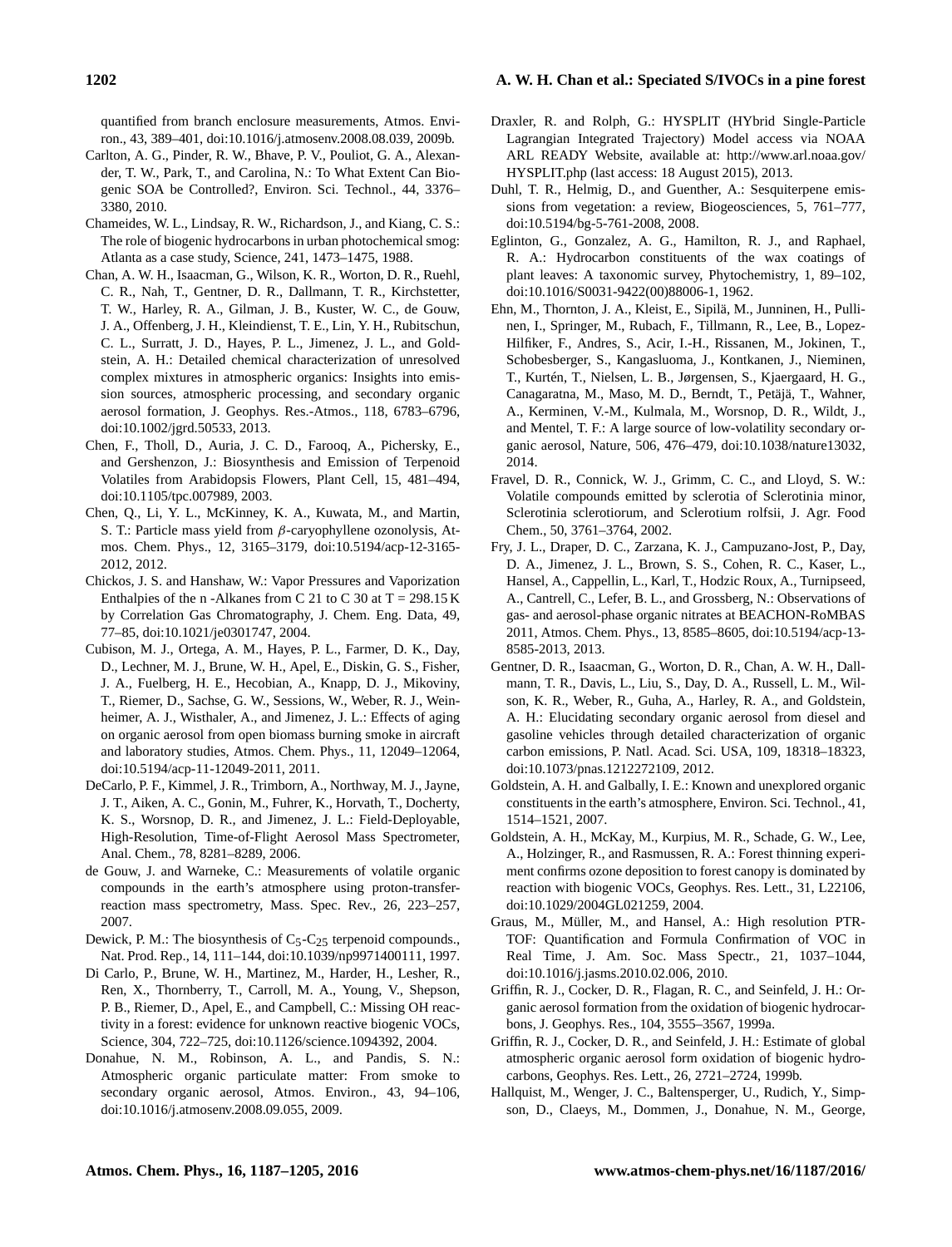C., Goldstein, A. H., Hamilton, J. F., Herrmann, H., Hoffmann, T., Iinuma, Y., Jang, M., Jenkin, M. E., Jimenez, J. L., Kiendler-Scharr, A., Maenhaut, W., McFiggans, G., Mentel, Th. F., Monod, A., Prévôt, A. S. H., Seinfeld, J. H., Surratt, J. D., Szmigielski, R., and Wildt, J.: The formation, properties and impact of secondary organic aerosol: current and emerging issues, Atmos. Chem. Phys., 9, 5155–5236, doi[:10.5194/acp-9-5155-](http://dx.doi.org/10.5194/acp-9-5155-2009) [2009,](http://dx.doi.org/10.5194/acp-9-5155-2009) 2009.

- <span id="page-16-3"></span>Heald, C. L., Ridley, D. A., Kreidenweis, S. M., and Drury, E. E.: Satellite observations cap the atmospheric organic aerosol budget, Geophys. Res. Lett., 37, 6–10, doi[:10.1029/2010GL045095,](http://dx.doi.org/10.1029/2010GL045095) 2010.
- <span id="page-16-4"></span>Heald, C. L., Coe, H., Jimenez, J. L., Weber, R. J., Bahreini, R., Middlebrook, A. M., Russell, L. M., Jolleys, M., Fu, T.-M., Allan, J. D., Bower, K. N., Capes, G., Crosier, J., Morgan, W. T., Robinson, N. H., Williams, P. I., Cubison, M. J., DeCarlo, P. F., and Dunlea, E. J.: Exploring the vertical profile of atmospheric organic aerosol: comparing 17 aircraft field campaigns with a global model, Atmos. Chem. Phys., 11, 12673–12696, doi[:10.5194/acp-11-12673-2011,](http://dx.doi.org/10.5194/acp-11-12673-2011) 2011.
- <span id="page-16-15"></span>Helmig, D., Klinger, L., Guenther, A., Vierling, L., Geron, C., and Zimmerman, P.: Biogenic volatile organic compound emissions (BVOCs). I. Identifications from three continental sites in the US, Chemosphere, 38, 2163–2187, 1999.
- <span id="page-16-14"></span>Helmig, D., Ortega, J., Guenther, A., Herrick, J. D., and Geron, C.: Sesquiterpene emissions from loblolly pine and their potential contribution to biogenic aerosol formation in the Southeastern US, Atmos. Environ., 40, 4150–4157, doi[:10.1016/j.atmosenv.2006.02.035,](http://dx.doi.org/10.1016/j.atmosenv.2006.02.035) 2006.
- <span id="page-16-0"></span>Henze, D. K. and Seinfeld, J. H.: Global secondary organic aerosol from isoprene oxidation, Geophys. Res. Lett., 33, L09812, doi[:10.1029/2006GL025976,](http://dx.doi.org/10.1029/2006GL025976) 2006.
- <span id="page-16-16"></span>Holzinger, R., Warneke, C., Hansel, A., Jordan, A., Lindinger, W., Scharffe, D. H., Schade, G., and Crutzen, P. J.: Biomass burning as a source of formaldehyde, acetaldehyde, methanol, acetone, acetonitrile, and hydrogen cyanide, Geophys. Res. Lett., 26, 1161, doi[:10.1029/1999GL900156,](http://dx.doi.org/10.1029/1999GL900156) 1999.
- <span id="page-16-20"></span>Hoyle, C. R., Boy, M., Donahue, N. M., Fry, J. L., Glasius, M., Guenther, A., Hallar, A. G., Huff Hartz, K., Petters, M. D., Petäjä, T., Rosenoern, T., and Sullivan, A. P.: A review of the anthropogenic influence on biogenic secondary organic aerosol, Atmos. Chem. Phys., 11, 321–343, doi[:10.5194/acp-11-321-2011,](http://dx.doi.org/10.5194/acp-11-321-2011) 2011.
- <span id="page-16-19"></span>Hsu, Y.-M., Harner, T., Li, H., and Fellin, P.: PAH Measurements in Air in the Athabasca Oil Sands Region, Environ. Sci. Technol., 14, 5584–5592, doi[:10.1021/acs.est.5b00178,](http://dx.doi.org/10.1021/acs.est.5b00178) 2015.
- <span id="page-16-11"></span>Isaacman, G., Kreisberg, N. M., Worton, D. R., Hering, S. V., and Goldstein, A. H.: A versatile and reproducible automatic injection system for liquid standard introduction: application to in-situ calibration, Atmos. Meas. Tech., 4, 1937–1942, doi[:10.5194/amt-4-1937-2011,](http://dx.doi.org/10.5194/amt-4-1937-2011) 2011a.
- <span id="page-16-17"></span>Isaacman, G., Worton, D. R., Kreisberg, N. M., Hennigan, C. J., Teng, A. P., Hering, S. V., Robinson, A. L., Donahue, N. M., and Goldstein, A. H.: Understanding evolution of product composition and volatility distribution through in-situ  $GC \times GC$  analysis: a case study of longifolene ozonolysis, Atmos. Chem. Phys., 11, 5335–5346, doi[:10.5194/acp-11-5335-2011,](http://dx.doi.org/10.5194/acp-11-5335-2011) 2011b.
- <span id="page-16-12"></span>Isaacman, G., Wilson, K. R., Chan, A. W. H., Worton, D. R., Kimmel, J. R., Nah, T., Hohaus, T., Gonin, M., Kroll, J. H., Worsnop, D. R., and Goldstein, A. H.: Improved resolution of hydrocar-

bon structures and constitutional isomers in complex mixtures using gas chromatography-vacuum ultraviolet-mass spectrometry., Anal. Chem., 84, 2335–2342, doi[:10.1021/ac2030464,](http://dx.doi.org/10.1021/ac2030464) 2012.

- <span id="page-16-18"></span>Isaacman, G., Kreisberg, N. M., Yee, L. D., Worton, D. R., Chan, A. W. H., Moss, J. A., Hering, S. V., and Goldstein, A. H.: Online derivatization for hourly measurements of gas- and particle-phase semi-volatile oxygenated organic compounds by thermal desorption aerosol gas chromatography (SV-TAG), Atmos. Meas. Tech., 7, 4417–4429, doi[:10.5194/amt-7-4417-2014,](http://dx.doi.org/10.5194/amt-7-4417-2014) 2014.
- <span id="page-16-6"></span>Jardine, K., Yañez Serrano, A., Arneth, A., Abrell, L., Jardine, A., van Haren, J., Artaxo, P., Rizzo, L. V., Ishida, F. Y., Karl, T., Kesselmeier, J., Saleska, S., and Huxman T.: Within-canopy sesquiterpene ozonolysis in Amazonia, J. Geophys. Res.-Atmos., 116, D19301, doi[:10.1029/2011JD016243,](http://dx.doi.org/10.1029/2011JD016243) 2011.
- <span id="page-16-5"></span>Jokinen, T., Berndt, T., Makkonen, R., Kerminen, V.-M., Junninen, H., Paasonen, P., Stratmann, F., Herrmann, H., Guenther, A. B., Worsnop, D. R., Kulmala, M., Ehn, M., and Sipilä, M.: Production of extremely low volatile organic compounds from biogenic emissions: Measured yields and atmospheric implications, P. Natl. Acad. Sci. USA, 112, 7123–7128, doi[:10.1073/pnas.1423977112,](http://dx.doi.org/10.1073/pnas.1423977112) 2015.
- <span id="page-16-10"></span>Kallio, M., Jussila, M., Rissanen, T., Anttila, P., Hartonen, K., Reissell, A., Vreuls, R., Adahchour, M., and Hyötyläinen, T.: Comprehensive two-dimensional gas chromatography coupled to time-of-flight mass spectrometry in the identification of organic compounds in atmospheric aerosols from coniferous forest, J. Chrom. A, 1125, 234–243, doi[:10.1016/j.chroma.2006.05.050,](http://dx.doi.org/10.1016/j.chroma.2006.05.050) 2006.
- <span id="page-16-13"></span>Kaser, L., Karl, T., Schnitzhofer, R., Graus, M., Herdlinger-Blatt, I. S., DiGangi, J. P., Sive, B., Turnipseed, A., Hornbrook, R. S., Zheng, W., Flocke, F. M., Guenther, A., Keutsch, F. N., Apel, E., and Hansel, A.: Comparison of different real time VOC measurement techniques in a ponderosa pine forest, Atmos. Chem. Phys., 13, 2893–2906, doi[:10.5194/acp-13-2893-2013,](http://dx.doi.org/10.5194/acp-13-2893-2013) 2013.
- <span id="page-16-1"></span>Kim, S., Guenther, A., Karl, T., and Greenberg, J.: Contributions of primary and secondary biogenic VOC tototal OH reactivity during the CABINEX (Community Atmosphere-Biosphere INteractions Experiments)-09 field campaign, Atmos. Chem. Phys., 11, 8613–8623, doi[:10.5194/acp-11-8613-2011,](http://dx.doi.org/10.5194/acp-11-8613-2011) 2011.
- <span id="page-16-2"></span>Kurpius, M. R. and Goldstein, A. H.: Gas-phase chemistry dominates O3 loss to a forest, implying a source of aerosols and hydroxyl radicals to the atmosphere, Geophys. Res. Lett., 30, 1371, doi[:10.1029/2002GL016785,](http://dx.doi.org/10.1029/2002GL016785) 2003.
- <span id="page-16-7"></span>Lee, A., Goldstein, A., Keywood, M., Gao, S., Varutbangkul, V., Bahreini, R., Ng, N. L., Flagan, R. C., and Seinfeld, J. H.: Gasphase products and secondary aerosol yields from the ozonolysis of ten different terpenes, J. Geophys. Res.-Atmos., 111, D07302, doi[:10.1029/2005JD006437,](http://dx.doi.org/10.1029/2005JD006437) 2006a.
- <span id="page-16-8"></span>Lee, A., Goldstein, A. H., Kroll, J. H., Ng, N. L., Varutbangkul, V., Flagan, R. C., and Seinfeld, J. H.: Gas-phase products and secondary aerosol yields from the photooxidation of 16 different terpenes, J. Geophys. Res.-Atmos., 111, D17305, doi[:10.1029/2006JD007050,](http://dx.doi.org/10.1029/2006JD007050) 2006b.
- <span id="page-16-9"></span>Ng, N. L., Chhabra, P. S., Chan, A. W. H., Surratt, J. D., Kroll, J. H., Kwan, A. J., McCabe, D. C., Wennberg, P. O., Sorooshian, A., Murphy, S. M., Dalleska, N. F., Flagan, R. C., and Seinfeld, J. H.: Effect of  $NO<sub>x</sub>$  level on secondary organic aerosol (SOA)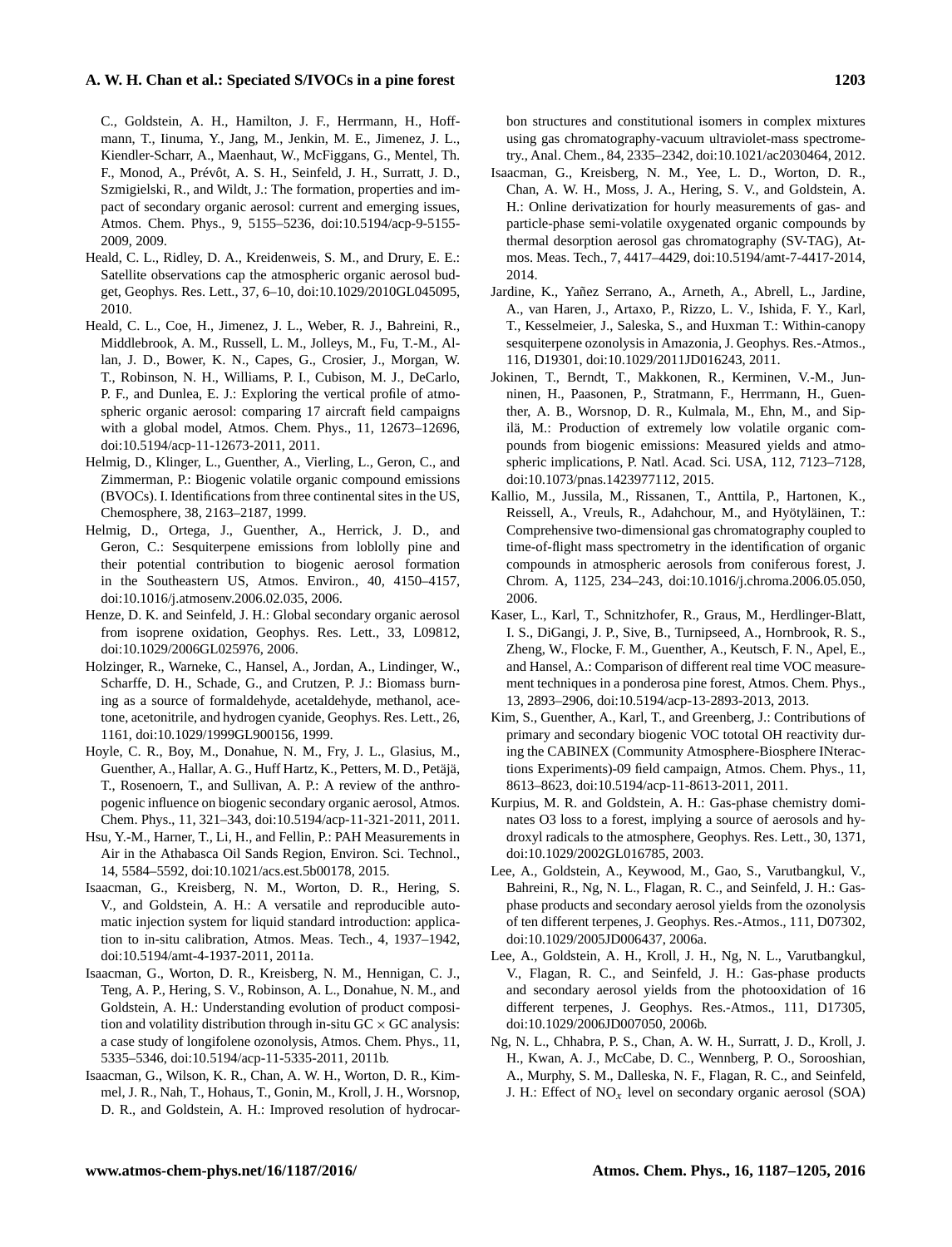formation from the photooxidation of terpenes, Atmos. Chem. Phys., 7, 5159–5174, doi[:10.5194/acp-7-5159-2007,](http://dx.doi.org/10.5194/acp-7-5159-2007) 2007.

- <span id="page-17-2"></span>Nölscher, A. C., Williams, J., Sinha, V., Custer, T., Song, W., Johnson, A. M., Axinte, R., Bozem, H., Fischer, H., Pouvesle, N., Phillips, G., Crowley, J. N., Rantala, P., Rinne, J., Kulmala, M., Gonzales, D., Valverde-Canossa, J., Vogel, A., Hoffmann, T., Ouwersloot, H. G., Vilà-Guerau de Arellano, J., and Lelieveld, J.: Summertime total OH reactivity measurements from boreal forest during HUMPPA-COPEC 2010, Atmos. Chem. Phys., 12, 8257–8270, doi[:10.5194/acp-12-8257-2012,](http://dx.doi.org/10.5194/acp-12-8257-2012) 2012.
- <span id="page-17-14"></span>Ormeño, E., Gentner, D. R., Fares, S., Karlik, J., Park, J. H., and Goldstein, A. H.: Sesquiterpenoid emissions from agricultural crops: correlations to monoterpenoid emissions and leaf terpene content, Environ. Sci. Technol., 44, 3758–3764, doi[:10.1021/es903674m,](http://dx.doi.org/10.1021/es903674m) 2010.
- <span id="page-17-6"></span>Ortega, J., Turnipseed, A., Guenther, A. B., Karl, T. G., Day, D. A., Gochis, D., Huffman, J. A., Prenni, A. J., Levin, E. J. T., Kreidenweis, S. M., DeMott, P. J., Tobo, Y., Patton, E. G., Hodzic, A., Cui, Y. Y., Harley, P. C., Hornbrook, R. S., Apel, E. C., Monson, R. K., Eller, A. S. D., Greenberg, J. P., Barth, M. C., Campuzano-Jost, P., Palm, B. B., Jimenez, J. L., Aiken, A. C., Dubey, M. K., Geron, C., Offenberg, J., Ryan, M. G., Fornwalt, P. J., Pryor, S. C., Keutsch, F. N., DiGangi, J. P., Chan, A. W. H., Goldstein, A. H., Wolfe, G. M., Kim, S., Kaser, L., Schnitzhofer, R., Hansel, A., Cantrell, C. A., Mauldin, R. L., and Smith, J. N.: Overview of the Manitou Experimental Forest Observatory: site description and selected science results from 2008 to 2013, Atmos. Chem. Phys., 14, 6345–6367, doi[:10.5194/acp-14-6345-2014,](http://dx.doi.org/10.5194/acp-14-6345-2014) 2014.
- <span id="page-17-10"></span>Paatero, P.: User's guide for positive matrix factorization programs PMF2.EXE and PMF3.EXE, Tech. rep., University of Helsinki, Finland, 2007.
- <span id="page-17-9"></span>Paatero, P. and Tapper, U.: Positive matrix factorization: A nonnegative factor model with optimal utilization of error estimates of data values, Environmetrics, 5, 111–126, 1994.
- <span id="page-17-19"></span>Pankow, J. F.: An absorption model of gas/particle partitioning of organic compounds in the atmosphere, Atmos. Environ., 28, 185–188, doi[:10.1016/1352-2310\(94\)90093-0,](http://dx.doi.org/10.1016/1352-2310(94)90093-0) 1994.
- <span id="page-17-13"></span>Pankow, J. F. and Asher, W. E.: SIMPOL.1: a simple group contribution method for predicting vapor pressures and enthalpies of vaporization of multifunctional organic compounds, Atmos. Chem. Phys., 8, 2773–2796, doi[:10.5194/acp-8-2773-](http://dx.doi.org/10.5194/acp-8-2773-2008) [2008,](http://dx.doi.org/10.5194/acp-8-2773-2008) 2008.
- <span id="page-17-16"></span>Pankow, J. F., Luo, W., Melnychenko, A. N., Barsanti, K. C., Isabelle, L. M., Chen, C., Guenther, A. B., and Rosenstiel, T. N.: Volatilizable Biogenic Organic Compounds (VBOCs) with two dimensional Gas Chromatography-Time of Flight Mass Spectrometry  $(GC \times GC$ -TOFMS): sampling methods, VBOC complexity, and chromatographic retention data, Atmos. Meas. Tech., 5, 345–361, doi[:10.5194/amt-5-345-2012,](http://dx.doi.org/10.5194/amt-5-345-2012) 2012.
- <span id="page-17-15"></span>Park, J.-H., Fares, S., Weber, R., and Goldstein, A. H.: Biogenic volatile organic compound emissions during BEARPEX 2009 measured by eddy covariance and flux-gradient similarity methods, Atmos. Chem. Phys., 14, 231–244, doi[:10.5194/acp-14-231-](http://dx.doi.org/10.5194/acp-14-231-2014) [2014,](http://dx.doi.org/10.5194/acp-14-231-2014) 2014.
- <span id="page-17-4"></span>Pollmann, J., Ortega, J., and Helmig, D.: Analysis of atmospheric sesquiterpenes: sampling losses and mitigation of ozone interferences, Environ. Sci. Technol., 39, 9620–9629, 2005.
- <span id="page-17-5"></span>Rissanen, T., Hyötyläinen, T., Kallio, M., Kronholm, J., Kulmala, M., and Riekkola, M.-L.: Characterization of

organic compounds in aerosol particles from a coniferous forest by GC-MS, Chemosphere, 64, 1185–1195, doi[:10.1016/j.chemosphere.2005.11.079,](http://dx.doi.org/10.1016/j.chemosphere.2005.11.079) 2006.

- <span id="page-17-18"></span>Rogge, W. F., Mazurek, M. A., Hildemann, L. M., Cass, G. R., and Simoneit, B. R. T.: Quantification of urban organic aerosols at a molecular level: identification, abundance and seasonal variation, Atmos. Environ., 27A, 1309–1330, doi[:10.1016/0960-](http://dx.doi.org/10.1016/0960-1686(93)90257-Y) [1686\(93\)90257-Y,](http://dx.doi.org/10.1016/0960-1686(93)90257-Y) 1993.
- <span id="page-17-20"></span>Roux, M. V., Temprado, M., Chickos, J. S., and Nagano, Y.: Critically evaluated thermochemical properties of polycyclic aromatic hydrocarbons, J. Phys. Chem. Ref. Data, 37, 1855–1996, doi[:10.1063/1.2955570,](http://dx.doi.org/10.1063/1.2955570) 2008.
- <span id="page-17-22"></span>Schneider, J., Weimer, S., Drewnick, F., Borrmann, S., Helas, G., Gwaze, P., Schmid, O., Andreae, M., and Kirchner, U.: Mass spectrometric analysis and aerodynamic properties of various types of combustion-related aerosol particles, Int. J. Mass Spectrom., 258, 37–49, doi[:10.1016/j.ijms.2006.07.008,](http://dx.doi.org/10.1016/j.ijms.2006.07.008) 2006.
- <span id="page-17-17"></span>Simoneit, B. R. T.: Biomass burning – a review of organic tracers for smoke from incomplete combustion, Appl. Geochem., 17, 129– 162, 2002.
- <span id="page-17-1"></span>Sinha, V., Williams, J., Lelieveld, J., Ruuskanen, T. M., Kajos, M. K., Patokoski, J., Hellen, H., Hakola, H., Mogensen, D., Boy, M., Rinne, J., and Kulmala, M.: OH reactivity measurements within a boreal forest: Evidence for unknown reactive emissions, Environ. Sci. Technol., 44, 6614–6620, doi[:10.1021/es101780b,](http://dx.doi.org/10.1021/es101780b) 2010.
- <span id="page-17-3"></span>Spracklen, D. V., Jimenez, J. L., Carslaw, K. S., Worsnop, D. R., Evans, M. J., Mann, G. W., Zhang, Q., Canagaratna, M. R., Allan, J., Coe, H., McFiggans, G., Rap, A., and Forster, P.: Aerosol mass spectrometer constraint on the global secondary organic aerosol budget, Atmos. Chem. Phys., 11, 12109–12136, doi[:10.5194/acp-11-12109-2011,](http://dx.doi.org/10.5194/acp-11-12109-2011) 2011.
- <span id="page-17-8"></span>Stein, S. E.: Estimating probabilities of correct identification from results of mass spectral library searches, J. Am. Soc. Mass Spectr., 5, 316–323, doi[:10.1016/1044-0305\(94\)85022-4,](http://dx.doi.org/10.1016/1044-0305(94)85022-4) 1994.
- <span id="page-17-11"></span>Ulbrich, I. M., Canagaratna, M. R., Zhang, Q., Worsnop, D. R., and Jimenez, J. L.: Interpretation of organic components from Positive Matrix Factorization of aerosol mass spectrometric data, Atmos. Chem. Phys., 9, 2891–2918, doi[:10.5194/acp-9-2891-2009,](http://dx.doi.org/10.5194/acp-9-2891-2009) 2009.
- <span id="page-17-21"></span>Wania, F., Haugen, J. E., Lei, Y. D., and Mackay, D.: Temperature dependence of atmospheric concentrations of semivolatile organic compounds, Environ. Sci. Technol., 32, 1013–1021, doi[:10.1021/es970856c,](http://dx.doi.org/10.1021/es970856c) 1998.
- <span id="page-17-0"></span>Williams, J.: Organic Trace Gases in the Atmosphere: An Overview, Environ. Chem., 1, 125–136, 2004.
- <span id="page-17-12"></span>Williams, B. J., Goldstein, A. H., Kreisberg, N. M., Hering, S. V., Worsnop, D. R., Ulbrich, I. M., Docherty, K. S., and Jimenez, J. L.: Major components of atmospheric organic aerosol in southern California as determined by hourly measurements of source marker compounds, Atmos. Chem. Phys., 10, 11577–11603, doi[:10.5194/acp-10-11577-2010,](http://dx.doi.org/10.5194/acp-10-11577-2010) 2010.
- <span id="page-17-7"></span>Williams, B. J., Jayne, J. T., Lambe, A. T., Hohaus, T., Kimmel, J. R., Sueper, D., Brooks, W., Williams, L. R., Trimborn, A. M., Martinez, R. E., Hayes, P. L., Jimenez, J. L., Kreisberg, N. M., Hering, S. V., Worton, D. R., Goldstein, A. H., and Worsnop, D. R.: The First Combined Thermal Desorption Aerosol Gas Chromatograph–Aerosol Mass